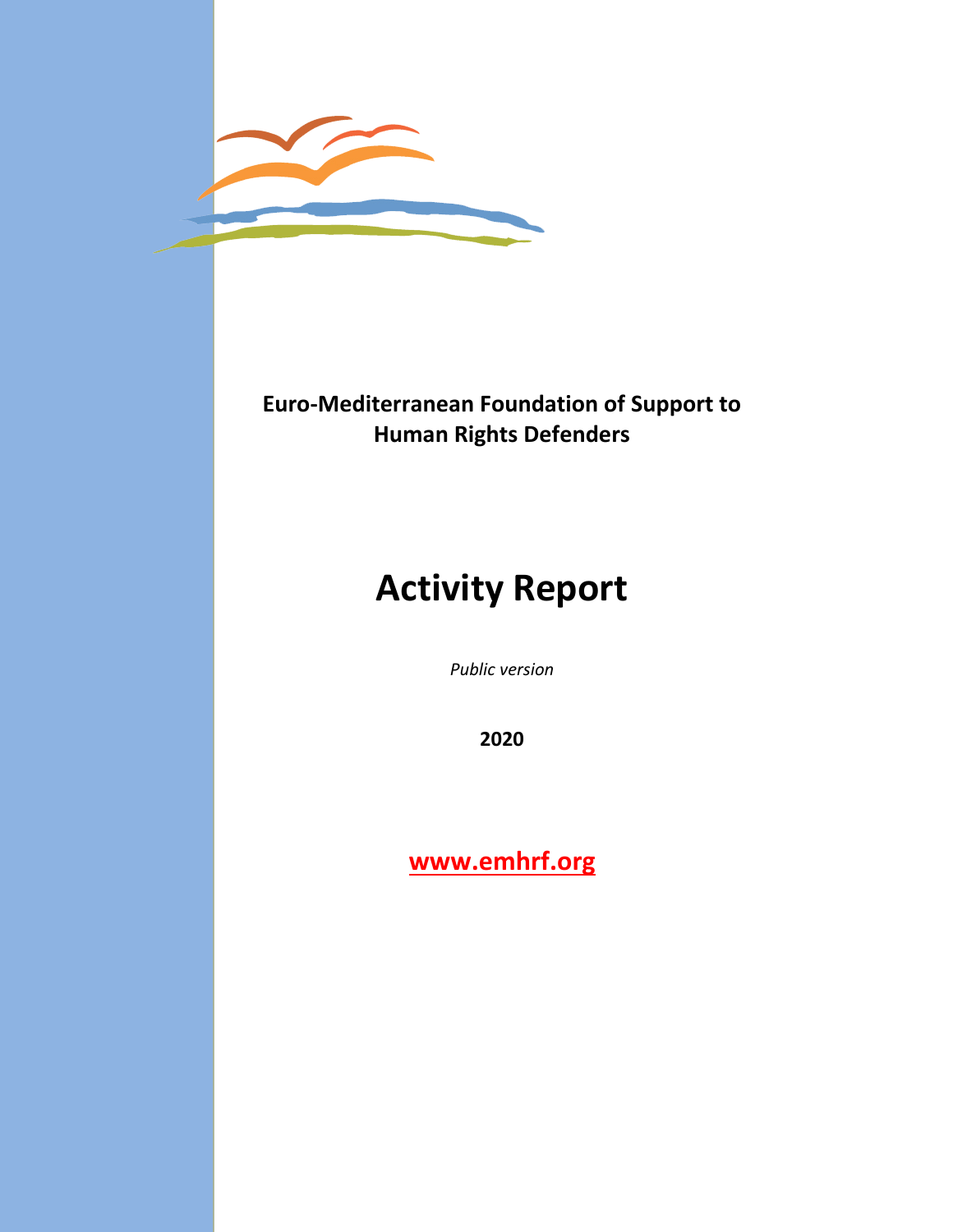*The implementation of the Foundation's activities and the publication of this report have been made possible thanks to the financial assistance received from the Swedish International Development Cooperation Agency (SIDA), the Swiss Agency for Development and Cooperation (SDC), the Sigrid Rausing Trust, the Open Society Foundations, the European Instrument for Democracy and Human Rights (EIDHR), the European Union's Directorate-General for Neighbourhood and Enlargement Negotiations (NEAR), the Danish Ministry of Foreign Affairs (DAPP), the French Ministry for Europe and Foreign Affairs, the Rockefeller Brothers Fund and the National Endowment for Democracy.*

*The content of the report is the sole responsibility of the Euro-Mediterranean Foundation of Support to Human Rights Defenders (EMHRF) and does not reflect in any way the positions of any of the partners mentioned above.*











Avec la participation de

 $\mathbb{R}$ **MINISTÈRE** DE L'EUROPE ET DES AFFAIRES **ÉTRANGÈRES** Liberté<br>Égalité<br>Fraternité

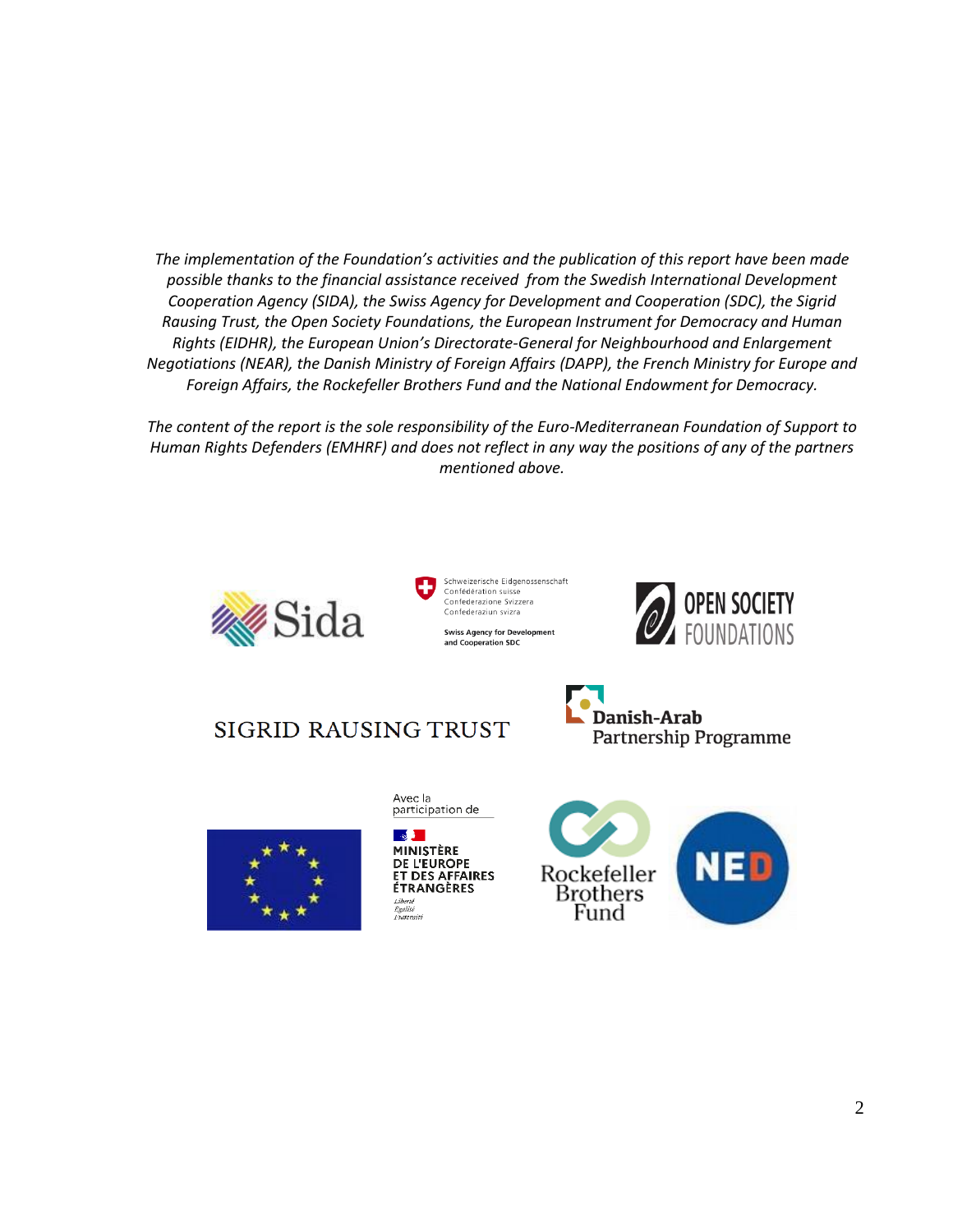## **Table of contents**

| 2.1.<br>2.2.         |  |
|----------------------|--|
|                      |  |
|                      |  |
| 4.1.<br>4.2.         |  |
|                      |  |
| 5.1.<br>5.2.<br>5.3. |  |
|                      |  |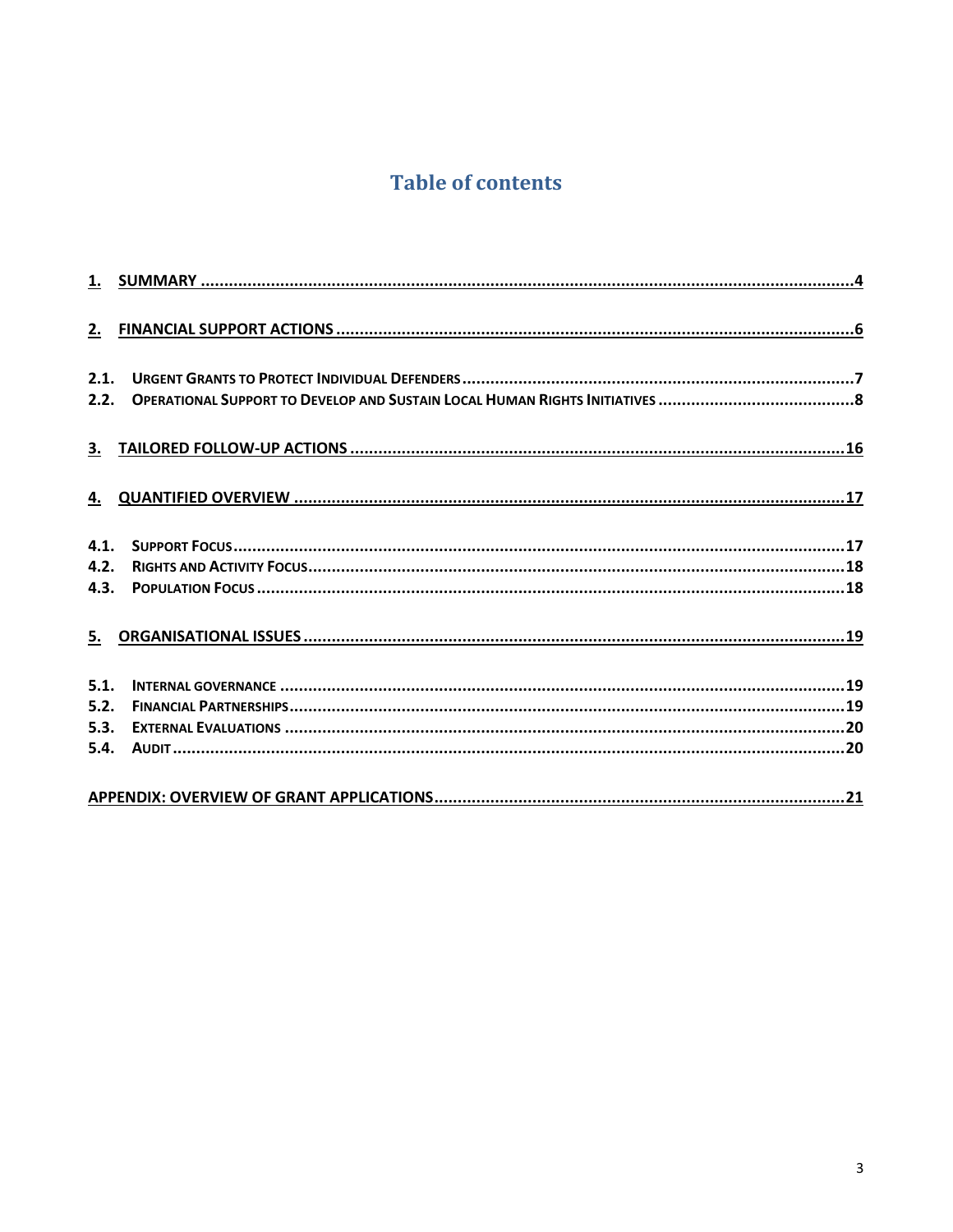#### <span id="page-3-0"></span>**1. Summary**

With the outbreak of the Covid-19 crisis, the Foundation recorded a 53% increase in requests for support from local human rights defenders and organisations who sought not only to adjust their activity to address rising inequalities facing the most vulnerable populations, but also to protect them from new infringements, notably in countries where the crisis has been used as a pretext by the authorities to further expand their control over the civil society sphere. While the crisis has contributed to curb physical gathering and mobilisation in the streets, timely and core resources proved essential to enable civil society actors to resist and adapt their activity with agility and speed, catalysing new forms of protection and mobilisation to promote and defend respect for human rights in the South-Mediterranean region.

The Foundation has scaled up its financial support actions by 28% and focused its interventions on expanding protection opportunities, addressing injustice and inequalities mainly facing the youth, women, LGBTQ persons, migrants, refugees and asylum seekers, and empowering a younger generation of civil society actors to claim respect for human rights. Overall, 136 human rights defenders (53 individual defenders and 83 groups or NGOs) received rapid and operational resources to protect their safety and develop their human rights work in the amount of EUR 2,3 million. In addition, more than half of them received tailored follow-up support to expand their long-term protection, collaborations, and outreach to technical and financial partners.

Nearly half of the Foundation's interventions aimed at *expanding local protection opportunities* to defend the fundamental rights to freedom of expression, association, and peaceful assembly in contexts of significant repression of peaceful dissent and protest movements, whether on the streets or online. The Foundation has scaled up its urgent grants by 48% not only to protect threatened individual civil society actors to reach safety by enabling them to relocate to safer places, but also to enable civil society organisations to strengthen legal aid and representation services for the victims when they are judicially harassed, and cover material and medical costs when they are injured or facing trauma. In contexts of systematic targeting of the more prominent lawyers and their prosecution because of their engagement to defend peaceful activists, the Foundation has also strategically invested in supporting a younger generation of lawyers as a mean to broaden protection opportunities. The few case stories below attest to the directions and results of these interventions:

*A 26-years-old Syrian women's rights activist, whose house was raided and risked imminent arrest following her participation in the peaceful protest denouncing corruption and the deteriorating economic conditions in June 2020 in Sweida city, south-western Syria, successfully reached safety in southern Turkey on 9 September 2020.*

*A 28-years-old Egyptian human rights defender and member of student unions from the Nile Delta region avoided arrest on politically motivated charges in Egypt. Thanks to a relocation grant, he is today active in organising online campaigns aimed at mobilising the Arab youth in the diaspora to raise awareness about the human rights situation in Egypt.*

*Nine lawyers from Algiers, Béjaïa, Sidi Belabès and Tizi Ouzou consolidated a network of lawyers to provide legal representation at court to twenty-three former detainees and prosecuted activists who participated in or supported the Hirak protest movement in western Algeria.*

About thirty percent of the Foundation's interventions were aimed at *sustaining civil society actions to address rising injustice and inequalities facing the most vulnerable populations*, notably women, LGBTQ persons, migrants, detainees, undocumented workers and persons with disabilities. The Foundation has placed a key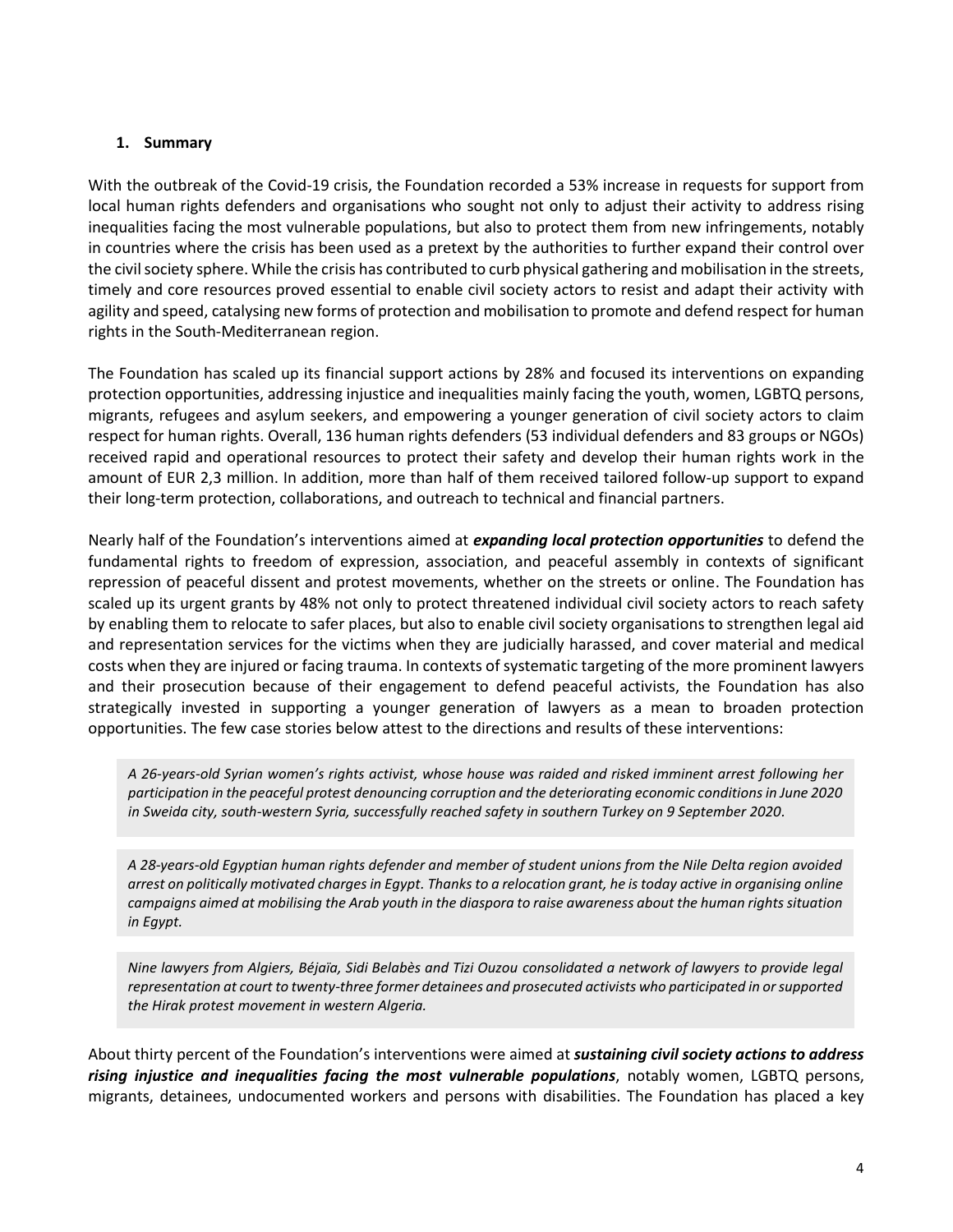focus on sustaining their efforts to combat discriminations and violence and to pressure the authorities to be responsive and accountable. For instance, the Foundation recorded a 30% increase in its support to women defenders and women's and LGBTQ rights groups, compared to 2019. The following examples attest to these directions and results:

*A grassroots women's rights organisation was enabled to confront a significant increase in requests for assistance and secure accomodation for women victims of domestic violence during the Covid-19 crisis and to strengthen the movement against gender-based violence in remote communities in Ramle, Lod and Jaffa in Israel. Beyond providing tangible assistance to 343 women, the organisation seized the opportunity to ask the government to act quickly on reforms long called for by the movement, by organising online and street protest actions, addressing a policy paper to the Knesset on improving emergency welfare services and advising the police on coordinating responses to domestic violence and protecting victims.*

*Although Morocco has significantly invested in its migration policy, foreigners did not benefit from government support for unemployed workers and informal sector workers during the state of health emergency. In view of their highly vulnerable situation, three community-based organisations received assistance to meet the urgent needs of several hundred of households, ranging from access to housing, food and health care. They have also collectively addressed these shortfalls by providing recommendations on improving access to basic necessities and the justice system that reached local media attention.*

*Basic necessities, health care, legal counselling, shelter and housing were provided to 691 LGBTQ persons in Lebanon, and social media campaigns launched to support the wellbeing of LGBTQ persons that have been significantly affected by the economic crisis, the Covid-19 situation and the Beirut Port explosions.*

Lastly, more than twenty percent of the Foundation's interventions were aimed *at empowering a younger generation of civil society actors to claim respect for human rights***.** The Foundation has notably supported emerging and innovative civil society initiatives and strategies, mainly led by young people and often located in remote and hard-to-reach areas. The Foundation's approach has sought to encourage the development of new strategies and innovative digital, media and cultural campaigning allowing young men and women, vulnerable or marginalised groups and survivors of human rights abuses to access information and actively participate in matters relating to good governance, human rights, gender justice and equality, environmental protection and local development. For example, some of the emerging groups supported have created new websites or social media pages to combat censorship and they empowered vulnerable populations to take their transformational ideas from the margin to the mainstream. A few of the local partners' directions and results are presented below:

*More than three hundred statements by Egyptian government officials, civil servants, politicians and public figures from all political sides, were investigated and countered on a new social media platform, including the denial of violations such as enforced disappearances, or the persecution of journalists and demonisation of human rights defenders, as well as false narratives supported by the pro-government media on the protection of women's rights. The platform's followers reached 459,200 in Egypt in January 2021.*

*Thanks to sustained awareness and empowerment activities by a local civil society organisation towards female agricultural workers, a new union composed of 150 women was established in Sidi Bouzid on 18 July. This initiative aims at defending women's social and labour rights in a region where female agricultural workers do not benefit from any social or legal protection and are exposed to significant violations, inequalities and risks. The new union has established partnerships with the General Union of Tunisian Workers (UGTT) and the Tunisian League for the Defence of Human Rights (LTDH).*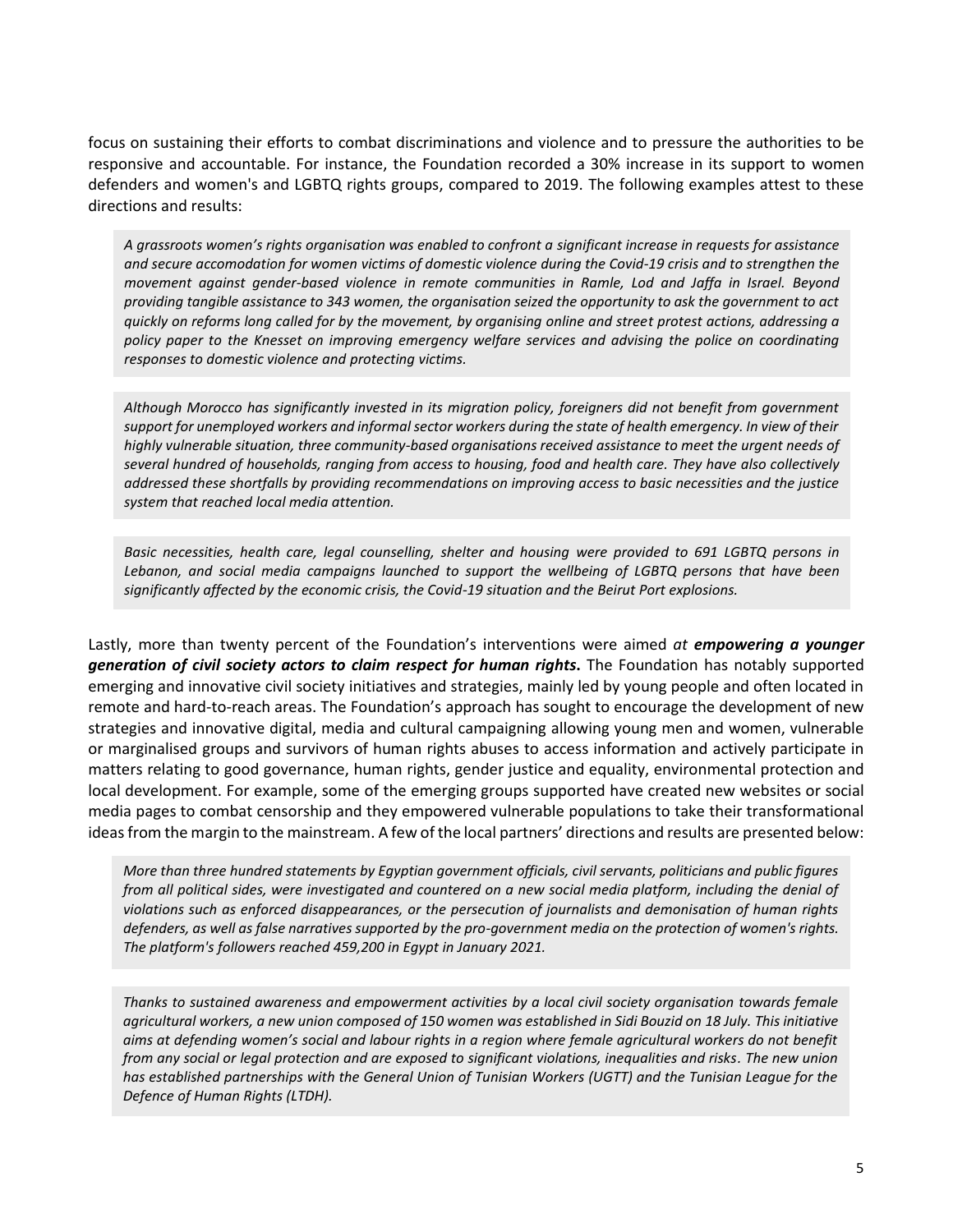*On 10 December, a peaceful march was organised by two victims-led organisations in Lebanon demanding the application of laws related to the rights of missing persons and persons with disabilities and calling for respecting the rights of individuals who were physically disabled as a result of the Beirut Port explosions. Thanks to this collective action, a new victim-led association, comprising people who became physically disabled because of the explosions, is in the process of being formed.*

Embedded in its core mission, the Foundation has given priority to support defenders and non-governmental initiatives who are isolated and especially vulnerable. **47%** of the beneficiaries were **women and LGBTQ rights' defenders and organisations**, and **52%** were **young defenders**(below the age of 35) **and NGOs focusing on youth empowerment and leadership**. Finally, **70% of all beneficiaries were based or active in isolated areas** in the countries of the region.

The main areas of the Foundation's interventions, financial and tailored follow-up, in support of NGOs, groups and individual defenders in the region, are outlined in more detail below.

#### <span id="page-5-0"></span>**2. Financial Support Actions**

Overall, the Foundation allocated 138 grants to human rights defenders and groups at risk or in distress and to emerging, innovative or sensitive initiatives that aim to develop women's and youth leadership, operate in remote regions and encounter difficulties in Morocco, Algeria, Tunisia, Libya, Egypt, Israel and the occupied Palestinian territory (oPt), Lebanon, and Syria.<sup>1</sup>

47% of the Foundation's direct interventions were made in an emergency context to protect the lives and wellbeing of defenders and the resilience of threatened civil society organisations.

As illustrated by the breakdown of grants provided below, Syrian and Egyptian civil society actors continue to represent a significant share of the Foundation's beneficiaries due to the harsh conditions for exercising human rights work, yet interventions have also been strengthened in both Israel and the occupied Palestinian territory (by 43%), Tunisia (by 61%), Morocco (by 71%) and Lebanon (by 129%) compared to 2019:



<sup>&</sup>lt;sup>1</sup> Based on thorough due diligence reviews performed on 761 funding proposals and inquiries received by the Secretariat according to the [selection criteria,](http://emhrf.org/criteria/) the Board decided to allocate direct support to 18% of the requests received. 1% of the Foundation's beneficiaries are members of its founder, EuroMed Rights. Cf. appendix 1.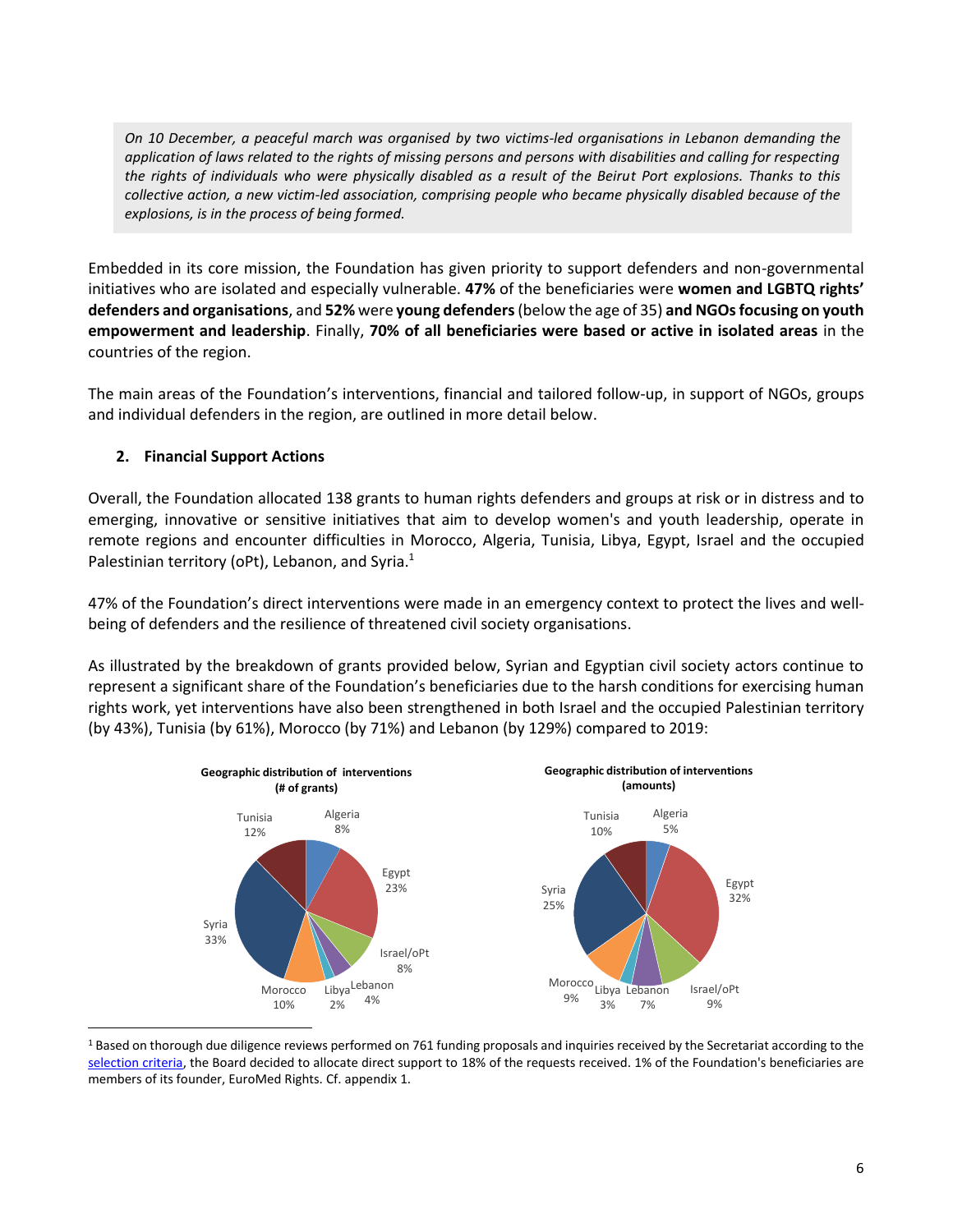Support is distributed in two main categories: urgent interventions to protect individual defenders, and operational support to develop and sustain local human rights initiatives.<sup>2</sup>

#### *2.1.Urgent Grants to Protect Individual Defenders*

<span id="page-6-0"></span>In 2020, the Foundation granted urgent support to protect the safety of *53 individual defenders (30% of them are women and LGBTQ defenders, and 54% are below the age of 35) and their families*. These grants were allocated in response to threats, mainly in Syria, Egypt, and Algeria as reflected in the pie chart below. They aimed at allowing these defenders and their families, 63% of whom are from isolated regions, to regain a sense of normalcy in their lives and consider means to pursue their activism in the future.



#### Distribution of individual grants per country

In particular, this support covered the *immediate and temporary relocation of defenders abroad* (54%), the *internal relocation and basic needs to safer areas of the country of origin* (33%), *medical expenses and psychosocial support* (10%), and *legal assistance* to challenge their arbitrary detention (3%).

Furthermore, the Foundation followed up closely on the situation of these defenders with a view to securing additional forms of support. It coordinated its urgent interventions in support of 37% of recipients with partners implementing solidarity actions (urgent appeals, letters to support asylum and resettlement requests, trial observation missions, meetings with officials, etc.); assisted 10% of defenders to secure complementary support, and helped 6% of them in accessing rehabilitation services, training and fellowship opportunities.

Overall, the **results of these protection grants** are encouraging:

• In *75% of cases*, the grants and follow-up undertaken *likely saved the lives of the defenders, allowing them to recover from severe health issues or to escape harassment, detention and shelling*. For example, a Syrian defender detained for 8 years in the Sadnaya and Suwayda prisons for his peaceful participation in the Darayya protest movements in 2011 could access medical treatments for his heart condition and his digestive system problems as well as psychological therapy for anxiety, stress and sleep disturbances following his release. At the time of writing, 35% of the defenders supported, notably Syrians and Egyptians, have asked for asylum and secured long-term protection abroad.

<sup>&</sup>lt;sup>2</sup> The Foundation set up two mechanisms to respond as flexibly as possible to the needs expressed by defenders: an emergency response mechanism, through which the Board can decide to allocate grants of €5,000 (with a maximum of 20% of overhead costs, i.e. €6,000 in total) in less than ten days, and a mechanism based on regular consultations of Board members at their annual meetings, through which requests of up to €60,000 are considered.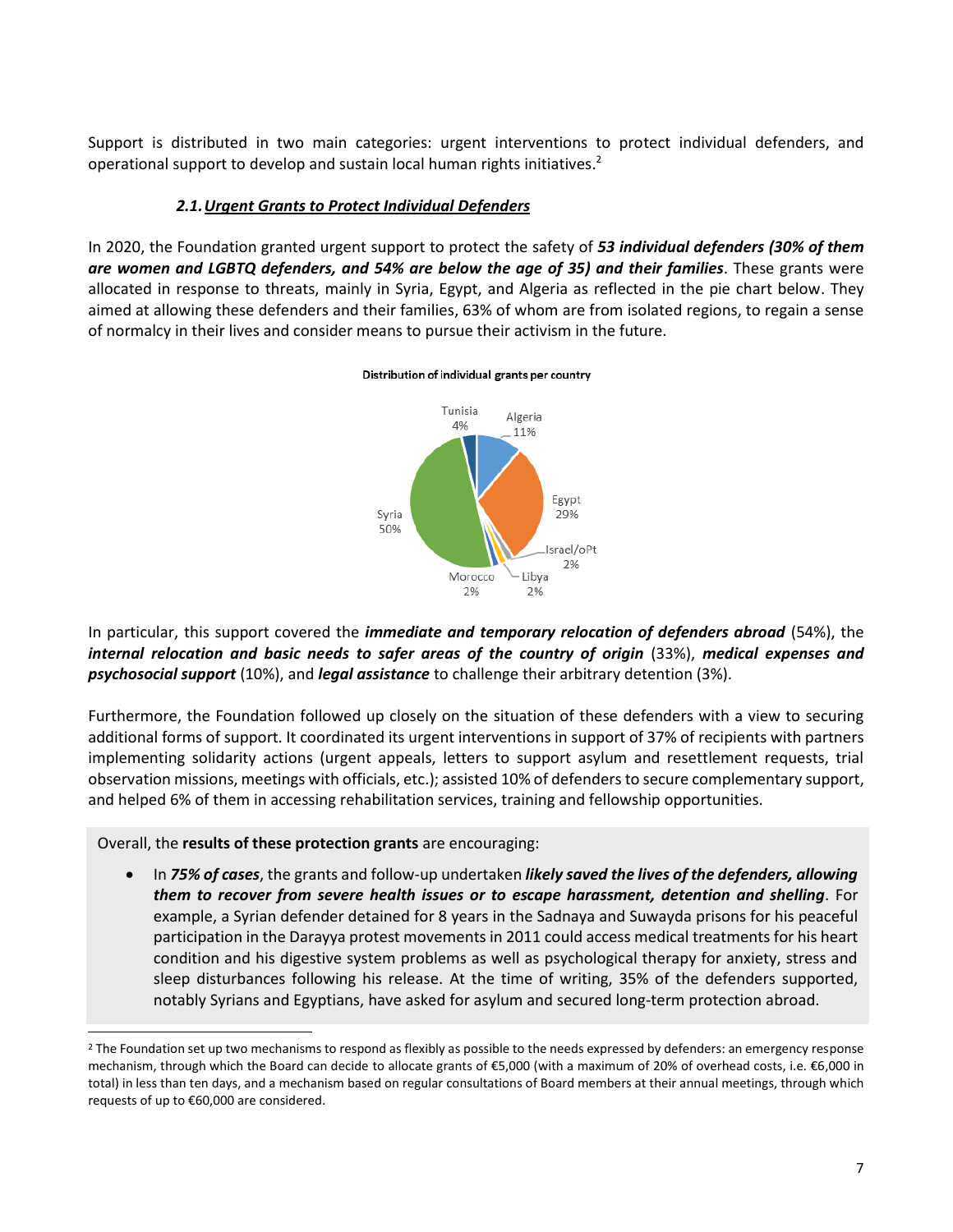- In *13% of cases*, the *support allocated also helped to develop the defenders' skills, notably when relocated abroad*. For example, the President of an Egyptian association, facing regular security threats and arbitrarily dismissed from his job, enrolled in a Master program on public policy in the UK in the fall 2020. The activist hopes to transfer the knowledge acquired to build a policy department within the association. Another Syrian activist, whose asylum claim is being examined in France, also enrolled in the faculty of literature and languages while exploring possibilities to form a diaspora association to defend the right to truth and justice for former detainees by armed groups in Syria. At the time of writing, 37% of the defenders supported have secured a stable source of income.
- Last but not least, the grants were instrumental in helping *57% of them to resume their work in defence of human rights whether in their countries or abroad*. For example, an Algerian activist, a victim of attacks and continuous judicial harassment because of his work in representing civil society actors at courts, could notably avoid arbitrary arrest and develop his professional activity in Europe that enables him to continue providing pro-bono counselling to families of Hirak protesters and civil society actors arbitrarily prosecuted in the country. He is also writing a book on an activist who died in detention and whose judicial and prison record illustrates the abuse of the Algerian judicial and security systems.

However, these results should not conceal the additional difficulties that the pandemic has brought to many of the defenders supported. The inability for defenders at risk to relocate abroad in search of safety due to travel restrictions, the suspension of asylum claims' reviews and the difficulty to find employment opportunities have had a significant impact not only on the long-term protection but also on the well-being of defenders and their families. Many of the defenders supported have for instance decided to stop, at least temporarily, their activism in fear of retaliation in their home country. It is also worth mentioning that, unfortunately, one of the defenders supported died due to long term medical conditions.

#### *2.2.Operational Support to Develop and Sustain Local Human Rights Initiatives*

<span id="page-7-0"></span>While adapting interventions to different national dynamics, the Foundation provided operational support, *both*  on an urgent and regular basis,<sup>3</sup> to 83 *civil society initiatives* to address and advance the human rights and the human rights defenders' situation at the local level. *91% of these grants covered operational costs*, as these are essential to enable organisations to adapt their activity to the context and to the needs expressed by local communities, and to develop their professionalism and sustainability prospects.

This support mainly aimed at assisting them to *develop new initiatives* (30% of the grants) and to *deal with innovative or sensitive issues* (32%), to strengthen *youth and women's leadership* (30 and 33% respectively) as well as *preserving their activity in countries where the right to freedom of association is restricted* (40%) and sustaining it when *operating in isolated<sup>4</sup> regions* (74%). 5

<sup>&</sup>lt;sup>3</sup> 13 of the 83 civil society groups supported received urgent grants to overcome unexpected political and financial situations.

 $^4$  The term "isolated or remote area" refers to a region outside the capital and the major urban centres of the country in question, characterised by the absence or weakness of public services and facilities and basic infrastructure and where civil society, cultural life and civic activities are weak or poorly developed.

<sup>5</sup> Several interventions have been distributed to more than one category in order to provide a comprehensive statistical overview of the Foundation's interventions.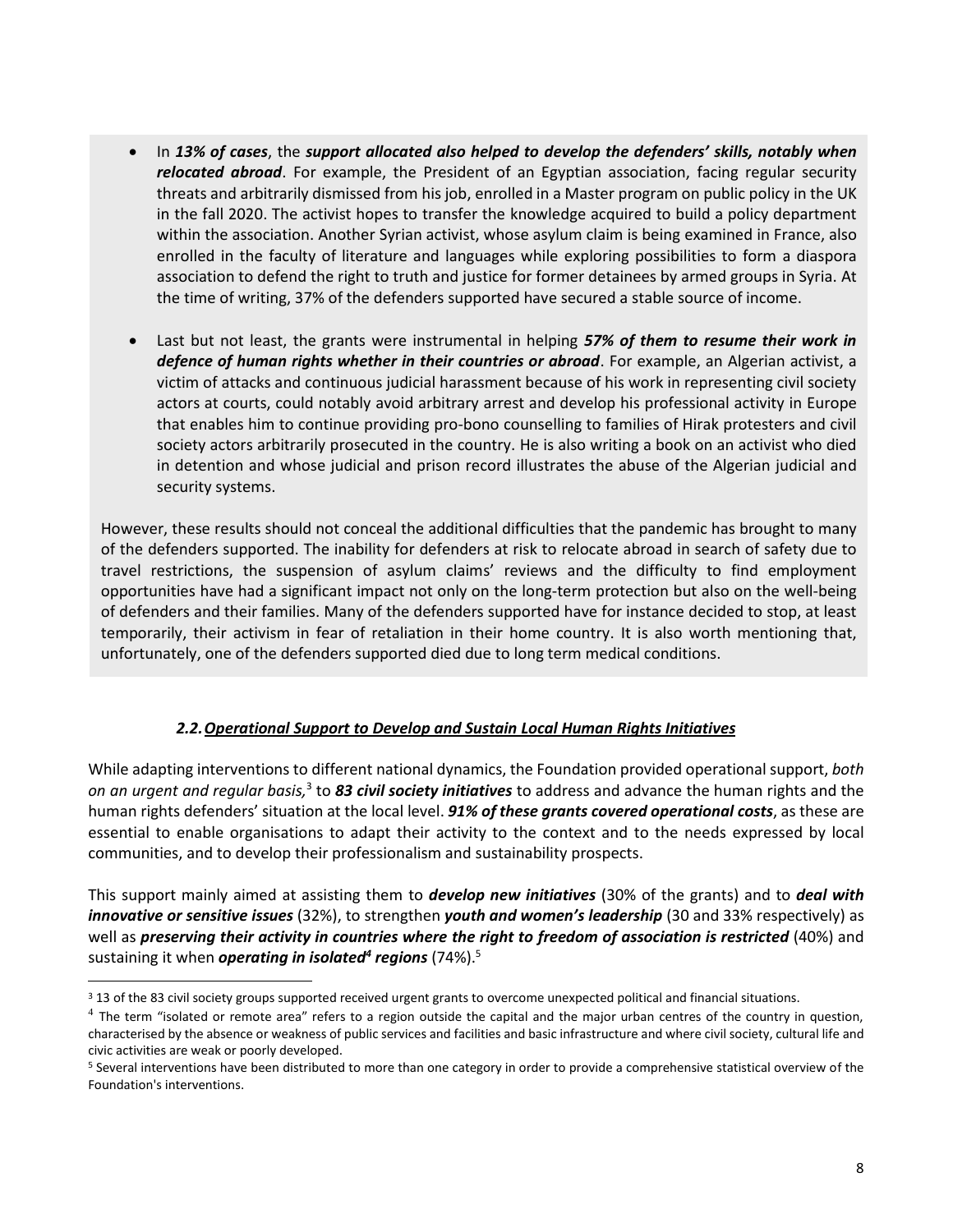The location of the activities implemented by the Foundation's local partners is illustrated in the pie chart below.



In particular, the Foundation sought to respond to tangible needs expressed by civil society actors acting in the contexts outlined below. 6

#### **2.2.1. Sustaining Syrian Civil Society to Empower Victims in Securing their Rights**

The Foundation supported 18 Syrian civil society initiatives<sup>7</sup> to *document human rights violations by all parties to the conflict, provide assistance and empower vulnerable populations and victims, notably women,<sup>8</sup> to secure their rights and end impunity in Syria and neighbouring countries*.

The specific focus of the grants was:

- To develop interactive media platforms and documentation work covering rights issues and violations on housing, land and property rights, women rights, enforced disappearances, as well as businesspersons involved in violations and the networks of the ruling system.
- To empower survivors of violations to form associations to tell their story, collect evidence and advocate for ending impunity.
- To empower local and displaced populations in northern Syria, notably women and youth, to know their rights, voice their demands and participate in the public life.
- To protect the rights of vulnerable refugee populations in Turkey and Lebanon through documentation of abuses, support and advocacy actions.
- To empower civil society networks on conflict prevention and peacebuilding to foster a democratic and pluralist post-conflict society in Syria.

#### **2.2.2. Upholding the Resilience of the Independent Civil Society in Egypt**

The Foundation continued to focus its interventions on *sustaining the resilience of the independent civil society movement in Egypt* by helping human rights organisations to *protect their very existence and influence, at home* 

<sup>6</sup> This section does not provide details about interventions in Libya because of their small number. Furthermore, no grant was allocated to Jordanian civil society initiatives, mainly due to other sources of funding available for civil society actors in the country.

 $750\%$  of the grants supported initiatives solely operating inside Syria, notably in the northwestern governorates (39%).

<sup>8</sup> 44% of EMHRF interventions in Syria specifically focused on protecting and empowering women.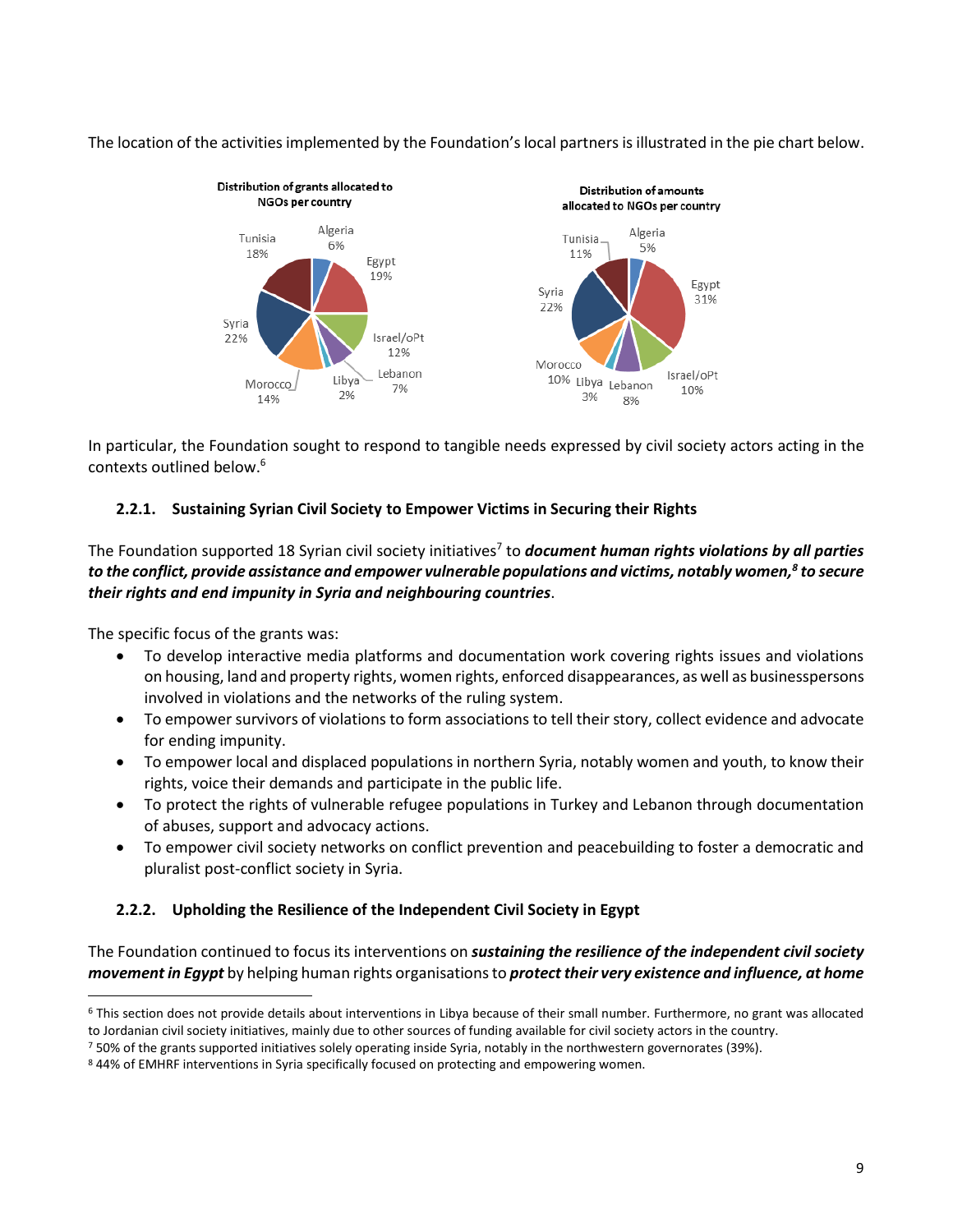#### *and abroad,<sup>9</sup> to enable them to continue assisting victims of the repression and documenting violations, as well as developing innovative initiatives to enlarge the base of support for the civil society movement*.

The Foundation notably supported 16 initiatives seeking to:

- Expand local support networks for victims of arbitrary arrests and violations, notably human rights defenders, pro-democracy activists, university students, bloggers and journalists, workers, migrants and refugees, victims of torture, arbitrary detention, and capital punishment as well as women survivors of violence. These support networks mainly aimed at providing pro bono legal services and representation before special courts and prosecutors as well as rehabilitation.
- Document human rights violations and arbitrary legal practices to preserve the memory and raise awareness of the State's human rights record within the public and the international community.
- Nurture innovative initiatives, notably in the field of media and digital rights, to combat censorship and disinformation, and enlarge the base of support for the civil society movement.

#### **2.2.3. Strengthening Civil Society in Addressing Gender-Based Violence and Defending Palestinian Rights**

#### In Israel and the occupied Palestinian territory, the Foundation focused its interventions on *enabling civil society organisations to address a significant rise of violence against vulnerable populations, notably women and migrant women, <sup>10</sup> while maintaining itsstrategic direction to address ongoing violations of Palestinian rights.*

The mission of the ten supported NGOs was the following:

- To scale up legal, psychosocial, material and advocacy support actions aimed at protecting women from violence and empowering them in claiming respect for their rights within their communities in Tel Aviv, Haifa, Ramle, Lod, Jaffa, and in Jericho and Gaza.
- To document violations against Palestinian minors who are detained by the Israeli forces and raise awareness about it in the Israeli public space.
- To protect Palestinians' rights to their lands and homes in the occupied Palestinian territory, and to a livelihood via legal actions and non-violent mobilisations of both Palestinian and Israeli citizens.
- To fill significant historical gaps related to the Nakba, the enduring violations of Palestinians rights and the Palestinians' right to return, in the Israeli public space and towards teachers and students.

#### **2.2.4. Supporting Associations in Addressing Inequalities and Promoting Participatory Democracy in Tunisia and Morocco**

The Foundation continued to give priority to strengthening the core operations of *civil society and communitybased associations, especially those operating in isolated regions, <sup>11</sup> to address inequalities and to empower disadvantaged populations, notably youth, women, migrants and persons with disabilities, to participate in the defence and promotion of human rights.* In addition, the Foundation supported initiatives aimed at *monitoring the transition processes* while *strengthening spaces for debate on human rights and democracy between academics and civil society actors*.

<sup>&</sup>lt;sup>9</sup> 50% or 8 out of 16 Egyptian recipients of financial support have registered and relocated part of their operations abroad for safety reasons, which enabled them to develop new opportunities in terms of outreach, networking and advocacy.

<sup>10</sup> 60% of EMHRF interventions specifically focused on protecting women victims of violence during the Covid-19.

<sup>11</sup> Representing 63% of the Foundation's local partners in Tunisia and Morocco.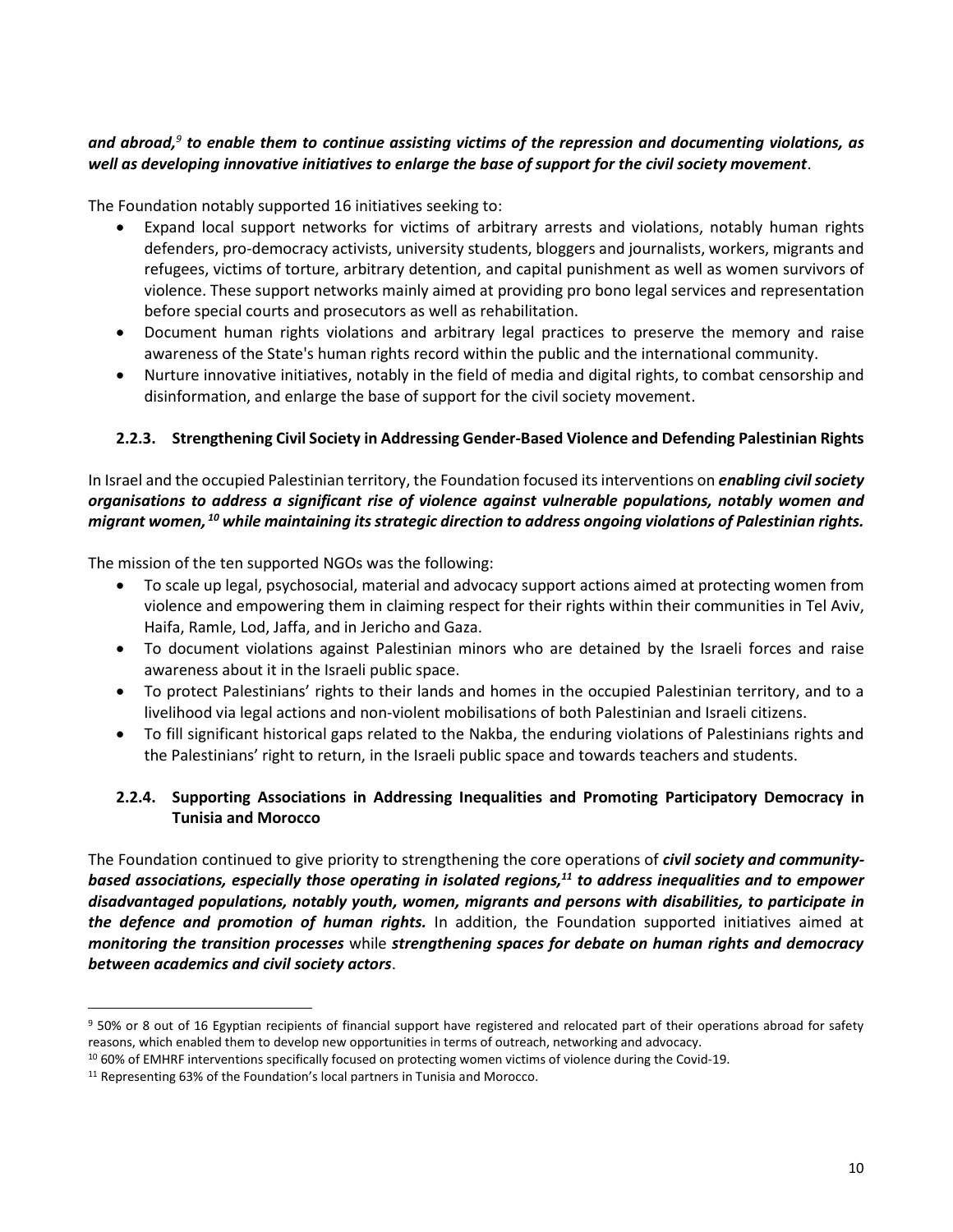In particular, the Foundation supported 13 Tunisian and 14 Moroccan initiatives that pursued the following specific objectives:

- To empower young people in participatory democracy and in the defence and promotion of human rights to strengthen their participation in monitoring public policies and local governance in the regions of Gafsa, Ben Arous, Siliana, Sidi Bouzid, Kasserine (Tunisia), and Rabat, Salé, Kenitra, Draa, Tafilalet, and the Oriental (Morocco).
- To scale up support actions, cultural and artistic activities aimed at combatting violence against women and at empowering them in playing an active role in the public sphere in the regions of Tozeur (Tunisia), Rabat, Salé, Kenitra, Fès, Meknès, Khénifra and Guelmim Oued Noun (Morocco).
- To protect and advocate for respect of the rights of migrants, asylum seekers and refugees, including domestic workers, in Morocco.
- To build the capacity of persons with disabilities to promote respect for their rights in Morocco.
- To follow up on and monitor the democratic transition process in Tunisia and strengthen civil society efforts to promote abolitionism and propose reforms of the electoral law and system, the health, economic and social sectors.
- To provide spaces for reflection and debate on human rights and democracy issues between academics and civil society actors, including on the origins and challenges of the human rights movement, on the relations between religion and politics, etc.

#### **2.2.5. Scaling Up Civil Society Support for Vulnerable Populations to Claim their Rights in Lebanon**

The Foundation increased its support actions towards Lebanese civil society actors to avoid waning amid an unprecedented economic, financial and political crisis, compounded by the pandemic and the Beirut Port explosions. This support mainly aimed at *meeting the needs of the most affected populations, notably families of missing persons, persons with disabilities and LGBTQ persons, while empowering them to claim respect for their rights*.

The Foundation notably supported 5 initiatives seeking to:

- Meet the urgent humanitarian, housing, psychosocial support and legal counselling needs of LGBTQ persons to protect their rights and well-being during the health lockdown and in the aftermath of the Beirut Port explosions.
- Preserve the memory of the missings, empower persons with disabilities and prepare the basis for a victim-led advocacy plan seeking truth and justice.

#### **2.2.6. Protecting Civil Society's Rights to Freedom of Expression and Association in Algeria**

The Foundation supported five Algerian civil society initiatives, including within the diaspora, to *provide material and legal representation to prisoners of conscience and to protect the space for freedom of expression and association, notably of the youth, in isolated regions*.

The specific focus of the grants was:

- To provide material and legal assistance to civil society actors facing arbitrary legal proceedings and detention, notably in remote regions, because of their peaceful participation in or support to the Hirak protest movement.
- To raise awareness on citizenship and human rights and empower young people to bear witness to the reality experienced and claim respect for their rights through producing documentary films.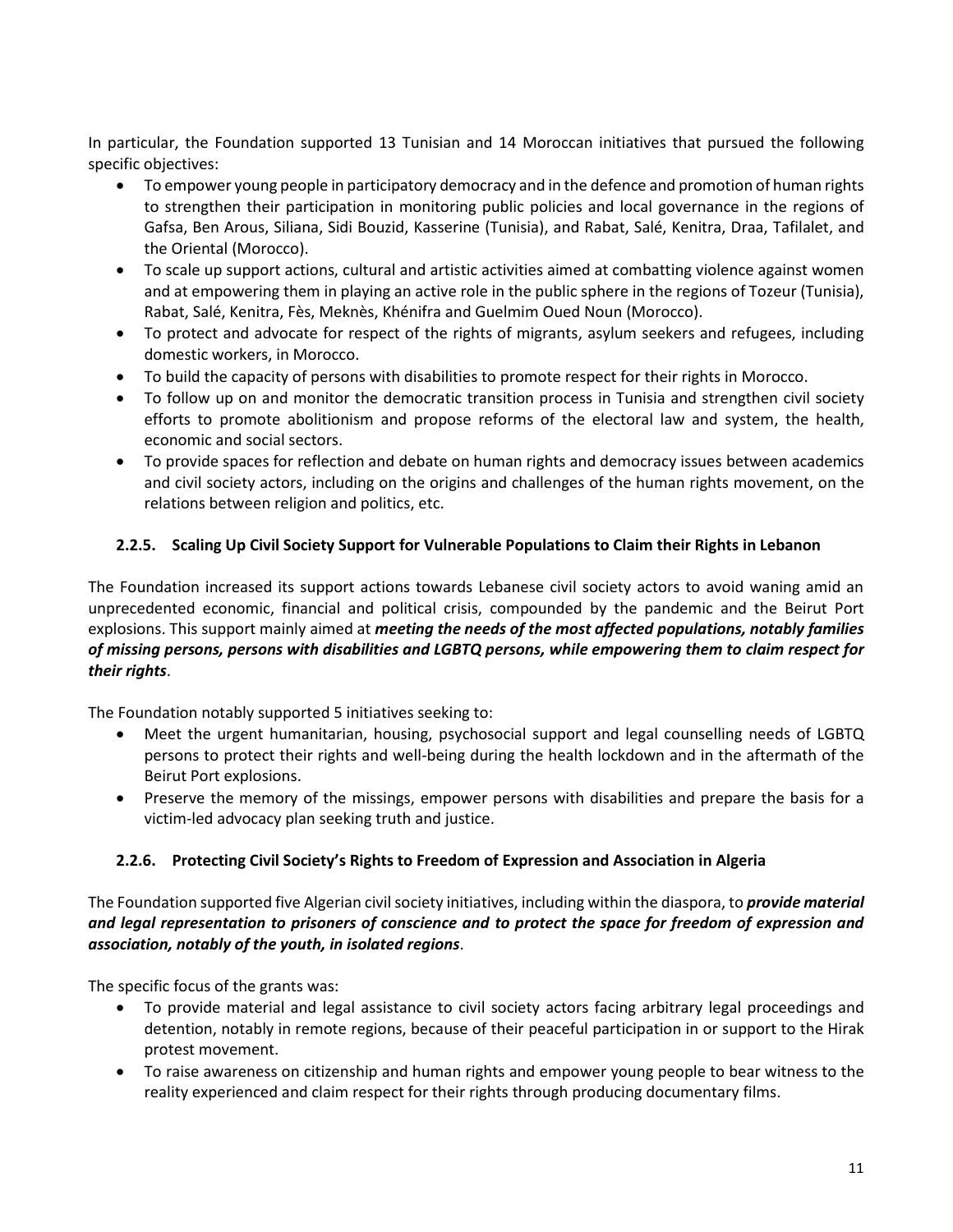• To strengthen the security of communications of civil society actors, and exchanges between emerging and traditional social movement actors.

Although it is too early to report on all NGOs' results since several partnerships are on-going, a few outcomes of the Foundation's local partners actions, reportedly reaching over ten thousand direct beneficiaries, among whom 51% were women, and over eight million social media users, can be highlighted:

#### *Three thousand reports, videos and documentaries were produced to uncover the truth and combat censorship, seek justice and open debate on human rights issues.*

- Early August, a 310-page book entitled "Funding War Crimes: Syrian businessmen who kept Assad going" was published by a **Syrian** civil society organisation, exposing networks that were used by the regime to circumvent international sanctions. More than 70 media reports covered the release of the book, and the trailer and publication of its content received more than 7 million views online.
- A hundred reports, including videos and investigations, covering the daily life of Syrians and violations to their rights in **southern Syria** were published. Among the issues covered, were children and drugs' trafficking, peaceful protests in Suweida, the Iranian influence and forced recruitment. One of the videos published in September 2020 revealing local networks recruiting Syrians from Suweida to fight in Libya received a million views.
- A new digital and privacy rights initiative published four reports tackling the systematic censorship of the Internet claiming to protect morals in **Egypt**, the laws applied to justify cracking down on internet content, the websites blocked, and the deals concluded with Sandvine, a company developing software and equipment for internet surveillance. These research allowed to trigger a complaint to challenge the constitutionality of Article 25 of Egypt's Cybercrime Law (Law 175/2018), which has been used by Egypt's Public Prosecution Office to imprison women on grounds of "breaching family values in Egypt" while appearing on social media accounts, most notably TikTok and YouTube.
- Three films and documentaries, produced by eight young **Libyan** civil society actors to bear witness to the Libyan reality, were shown during a public screening hosted by Ciné Mad'art at Carthage, Tunisia, in March. One of these films entitled "Hand in Hand" follows the young Ahmed, an activist fighting for effective citizenship in Libya, arousing either incomprehension or sympathy within the society.
- An **Egyptian** human rights group documented the arbitrary detention of nearly two thousand peaceful demonstrators and passersby who were arrested in eight governorates between 20 September and 10 October, for protesting the government's decision to impose high fines on "illegal buildings."
- A comprehensive documentation platform for truth and accountability on the 2011 **Egyptian** Revolution and its aftermath was launched in August, comprising the profiles of the injured, a diary of the 11 days of the uprising, a timeline of sit-ins and dispersal, casualties and trials, and a judicial cases archive, among others. Access to this platform was given to over a hundred of academics and think tanks and twenty civil society leaders to preserve the memory and support research and accountability initiatives.
- 182 cases of enforced disappearance were identified and documented in **Syria** between May and July, largely from Idlib and Hama governorates but also from Damascus, Latakia, Aleppo and Raqqa. These cases have been shared with the UN International, Impartial and Independent Mechanism [\(IIIM\)](https://iiim.un.org/) to uncover the fate of the victims and to initiate criminal complaints to bring those responsible of enforced disappearances to justice.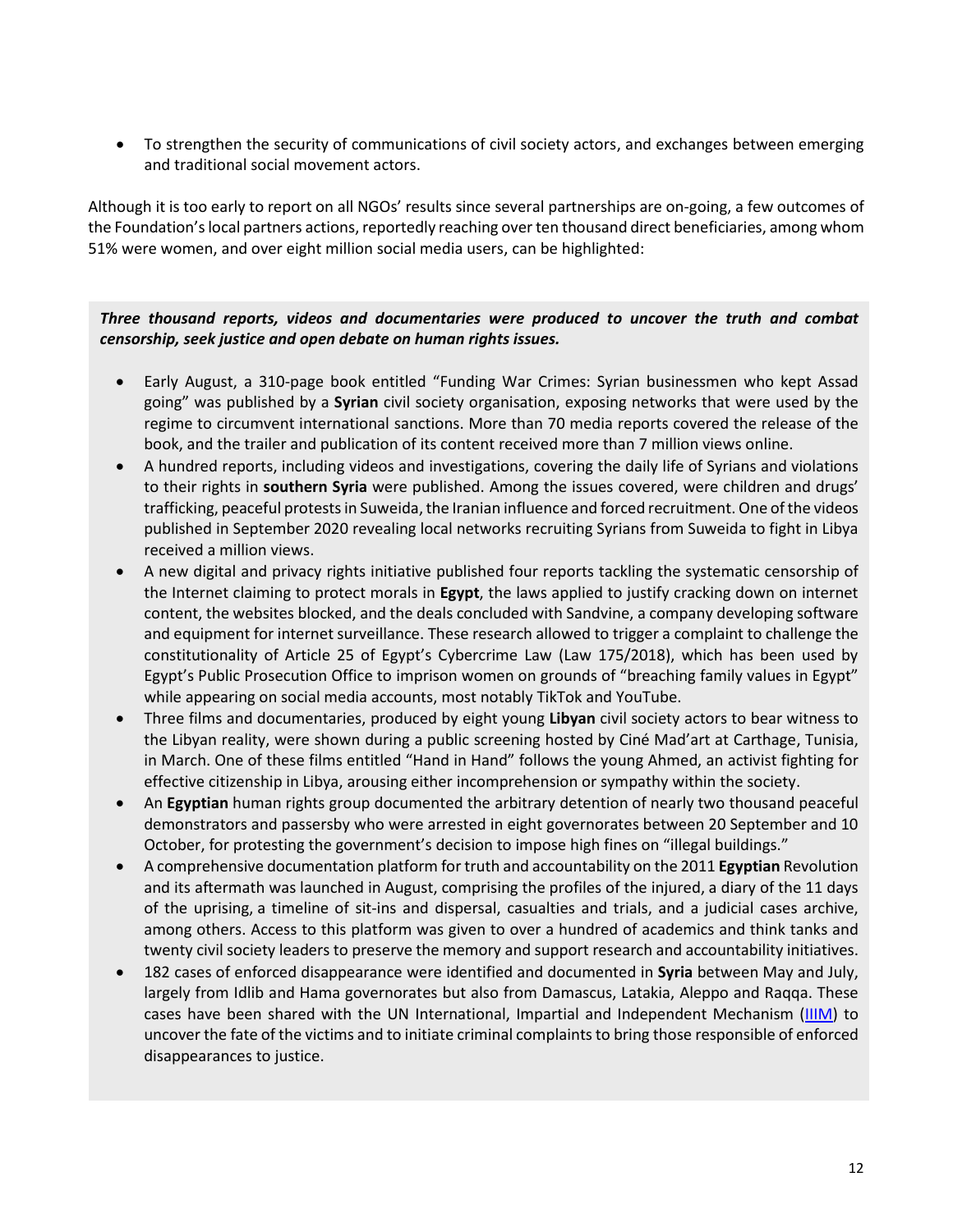- Digital archives of the missing persons during the **Lebanese** civil war and the struggles of their families have been nearly completed and systematised with descriptive information and substantial levels. In the meantime, an emerging civil society group gathered testimonies and stories of 214 individuals who lost their lives as a result of the Beirut Port explosions. These different yet converging initiatives aim at preserving the memory of the missing persons and seeking truth and justice.
- A first edition of a human rights journal that brings together Moroccan academics, institutional and civil society representatives was published early 2021. This first issue, dedicated to "the human rights movement in **Morocco**: origins and challenges," analyses civil society dynamics and provides a space for debate and reflection between academics and civil society actors in the country.

#### *Legal assistance, representation, material and psychosocial support as well as rehabilitation were provided to more than two thousand victims of violations in the region, notably human rights and prodemocracy activists as well as women survivors of violence.*

- Pro bono legal counselling and representation services were provided to 628 pro-democracy activists, human rights defenders, journalists, bloggers, victims of sexual and gender-based violence and refugees who have been arbitrarily arrested and convicted in more than 150 judicial cases in **Egypt**. These support actions were handled before various courts (the Supreme Constitutional Court, the Court of Cassation, criminal, misdemeanor, terrorism courts and the State Security Prosecution Office) in 17 governorates, namely Cairo, Giza, Suez, Port Said, Qalubiyya, Alexandria, Sharqeya, Bani Suef, Asiut, Aswan, Mansoura, Ismailia, Beheira, Dakahlia, Qena, Gharbia, and Kafr El-Shaikh. Thanks to the assistance provided, 166 peaceful protesters and bystanders who were arrested in September-October have been released pending further investigation. Ten Sudanese refugees who were arrested in October for protesting the death of a 12-year-old Sudanese who was stabbed to death, were released pending further investigation. In August, the director of a human rights organisation, who was sentenced to months in prison for running an unregistered organisation, got the sentence commuted in a fine, and a human rights lawyer, who was arrested in connection with his social media post calling for the release of Egyptian prisoners amidst the Covid-19 outbreak, was released on precautionary measures. The Public Prosecution Office, however, has decided to charge several of those released with new accusations, in a process now commonly known as "recycling judicial cases" to avoid releasing activists when they exceed the legal length of two years of pre-trial detention.
- Thanks to legal representation services, teachers and activists who were arrested for protesting the arbitrary closure of checkpoints near Susiya by the **Israeli** army in November 2020 were all released.
- Psychosocial support was provided to 921 victims of torture and ill treatment and women survivors of physical and sexual violence in **Egypt**.
- Ten victims of trafficking of Philippine nationality, have been hosted and provided with physical and mental health support in a new safe centre in Salé, **Morocco**.
- 653 **Palestinian** single mothers and domestic workers victims of sexual and gender-based violence during the Covid-19 crisis, received counselling through a 24/7 emergency hotline in Israel to address a 40% increase in support requests. A pilot chat-service initiative was also developed, and volunteers trained to make sure that no woman was left behind. The organisation's crucial support and access to vulnerable women and victims of violence served to advice the local municipalities who entrusted the organisation to become part of the crisis management response.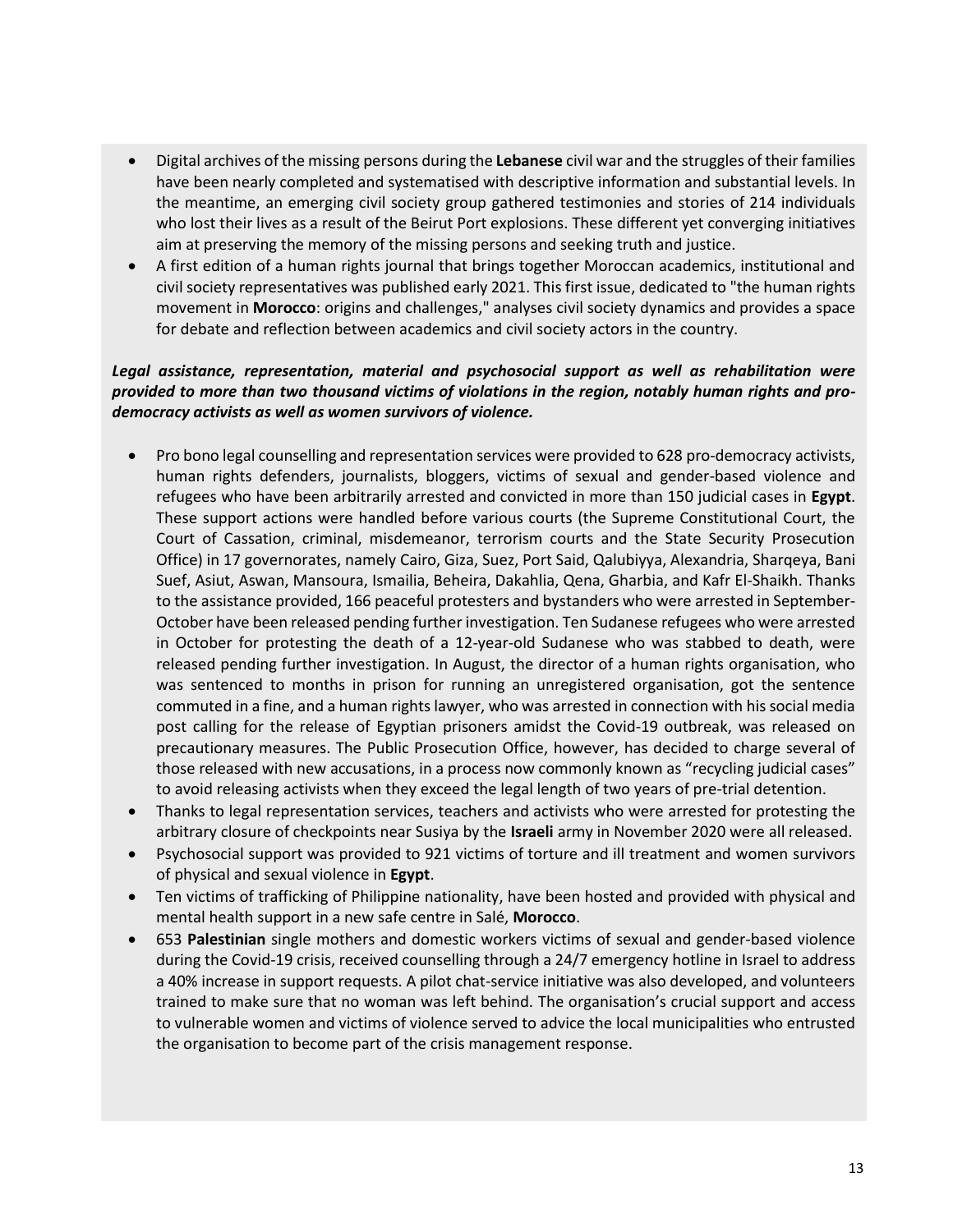*Nearly two hundred educational events, often making use of digital tools during the pandemic, were held to maintain debate on citizenship and human rights and to empower thousands of persons in remote regions, notably the youth and women, to claim their rights and play a greater role in matters relating to development, gender justice, social cohesion and good governance at the local level*.

- Thanks to a local civil society initiative, over three thousand inhabitants from the **Oriental region, Morocco**, among whom 65% were women, entered in an online dialogue in July with representatives from the Regional Council, including the First Vice-President, the President of the Commission for Economic and Social Development and the President of the Youth Interest Body, to discuss local public policies targeting the youth and their implementation at the local level. The youth interest body, established in application of the 2011 Constitution, was introduced to the population, in particular the youth, who could understand how the local institutional life is organised, what decision-making forums are open to them and debate. Many of the participants sent requests for information and meetings after this initial exchange.
- 69 educational and income-generating activities (such as cinema clubs, literacy and language classes, chess trainings, art exhibitions, hairdressing, sewing and weaving, handicrafts, and first aid) served to lessen the suffering of 2,518 war-affected victims and vulnerable displaced populations (IDPs) and strengthen social cohesion among the local populations in **northwestern Syria**. Such activities were used as entry points to empower women to know their rights and participate in public affairs in Azaz, Al-Bab, Salqin, Janudiyah, Maarat al-Misrin, Idlib, Kafr Takharim and Binnish. For example, storytelling exercises and group discussions on domestic violence, early marriage, inheritance issues, among others, were organised for the local and IDPs allowing women to report human rights violations and obtain the necessary physical and mental-health support. This also enabled them to consider participating more actively in public life and decision-making, notably in Salqin, where two meetings were organised with the Local Council in August 2020 to discuss ways to integrate displaced persons and establish a women office in the council.
- 13 **Algerian** actors aged between 20 and 25 years' old, involved in the protest movement and from the main cities, from the Central, Western and Eastern regions started sharing their views and experience of the movement by producing films and documentaries in January 2021.
- A **Tunisian** association strengthened its collaboration with the High Independent Authority of Audio-visual Communication (HAICA) and obtained an operating license in August for a new radio station, Radio Thala FM, to broadcast programs aimed at raising awareness on rights issues and strengthening the participation of citizens in the management of public affairs.

#### *Various civil society coalitions were formed; tools developed, campaigns and advocacy arguments moved forward to raise the voice of vulnerable populations and call for harmonising the legislations and practices with the constitutional provisions and the international conventions ratified by the countries of the region.*

• A human rights organisation notably formed a civil society coalition comprising thirty associations and the High Committee for Human Rights and Fundamental Freedoms (CSDHLF) that played a key role in **Tunisian** public discourse to advocate for the abolition of the death penalty within an unfavourable context, when the President of the Republic, supported by a large movement on social networks and in the streets, expressed again support for its reinstatement following the murder of a young woman in September 2020. Thanks to sustained collective efforts, the press largely relayed arguments presented by the civil society to abolish the death penalty, and an open letter sent to the President of the Republic which, among others, led the country to vote in favour of the [moratorium of the death penalty at the](https://www.passblue.com/2020/12/17/many-countries-cheer-gains-to-ending-the-death-penalty-globally-but-foes-harden-their-stance/) UN General Assembly on 16 December.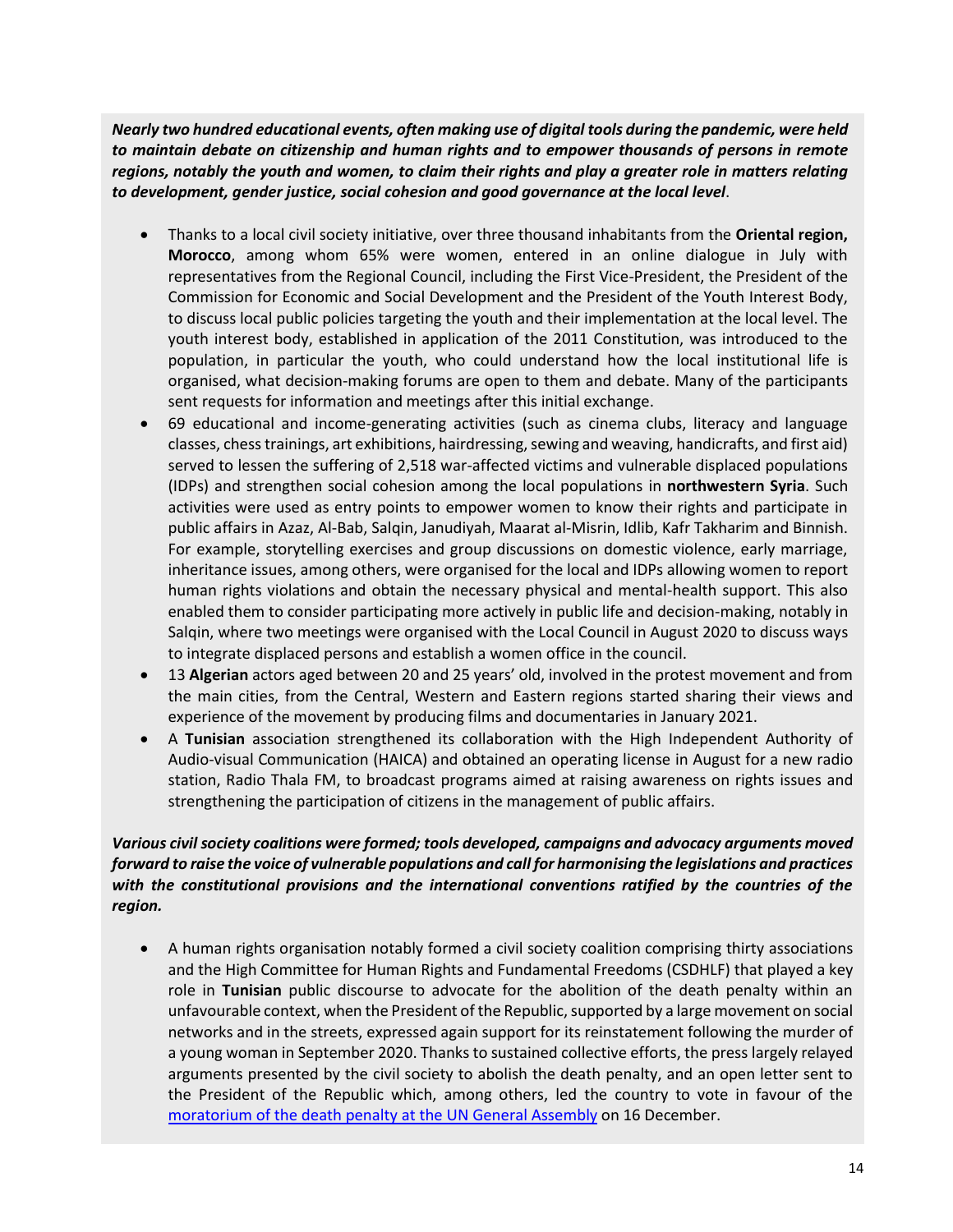- Following years of advocacy led by a coalition of associations against female genital mutilation (FGM), **Egypt**'s cabinet [amended a law](https://www.reuters.com/article/egypt-women-law/egypts-cabinet-toughens-law-banning-female-genital-mutilation-idUSL8N2JW26Z) on 20 January 2021 imposing jail terms of up to 20 years (compared to 7 years previously) as part of efforts to stamp out the practice. The amendments also ban doctors and other medical staff involved in FGM from practising their profession for up to five years, and the person requesting it will also face imprisonment. Although sustained campaigns and legal actions undertaken by independent civil society actors attest to the positive change they can have on women rights, it remains to be seen whether its application will be ensured, witnesses protected, and educational reforms implemented.
- A local organisation active in the town of Thala, **Tunisia**, developed an alternative bill and recommendations to the government's draft bill on patients' rights and medical liability emphasizing the need to reduce territorial inequalities in access to healthcare and the harmonisation of guarantees imposed on the public and private health institutions. The bill is tabled for discussion with the Assembly of People's Representatives in 2021.
- A new coalition, the "National Popular Initiative for Rescue," bringing together a high variety of actors including the General Union of Tunisian Workers, the Tunisian League for the Defence of Human Rights, the National Union of Tunisian Women, the Bar Association, the National Union of Tunisian Journalists, as well as public figures and progressive political parties was launched on 15 December to overcome the failure of national dialogue initiatives by providing citizens, notably from remote regions, with a framework to contribute with alternatives and solutions to end the unprecedented political and economic crisis in **Tunisia**.

However, these above-mentioned results should not conceal the *significant threats and financial difficulties facing the civil societies from the region*, often exacerbated by the health crisis*:*

- *Threats*: Many of the members of civil society groups supported have reportedly faced increasing scrutiny, intimidation and assaults because of their pro-democracy and human rights work and relations with foreign entities in Egypt, Algeria, Lebanon, and Syria. Defenders' lawyers also reported significant state security intimidations at courts and at home.
- *Financial difficulties*: Only half of the groups supported have been able to secure additional funds to sustain their activity in the future. Moreover, several Egyptian, Palestinian, and Tunisian partners reported having their bank transfers suspended or blocked. Syrian partners also faced increasing difficulties to open bank accounts abroad and to channel funds to Syria while they are no longer being able to receive resources through the Lebanese banking system. In addition to the rampant inflation, the significant devaluation of the pound also created complications in transfers and payments for Syrian and Lebanese civil society actors. Although all funds eventually reached the final beneficiaries, this proves the persistent need to devise appropriate means to continue supporting the independent civil society movement in the region at present and in the future.

Lastly, several NGO workers were accused of sexual harassment and assault during the year. Committed to promoting respect for human rights and gender equality and justice, the Foundation has closely monitored the cases raised and the ongoing investigation processes. It has also started developing a policy to protect from, address and prevent sexual harassment, exploitation and abuse in the workplace and in relationships with local civil society actors to guide its future interventions and practices in this field.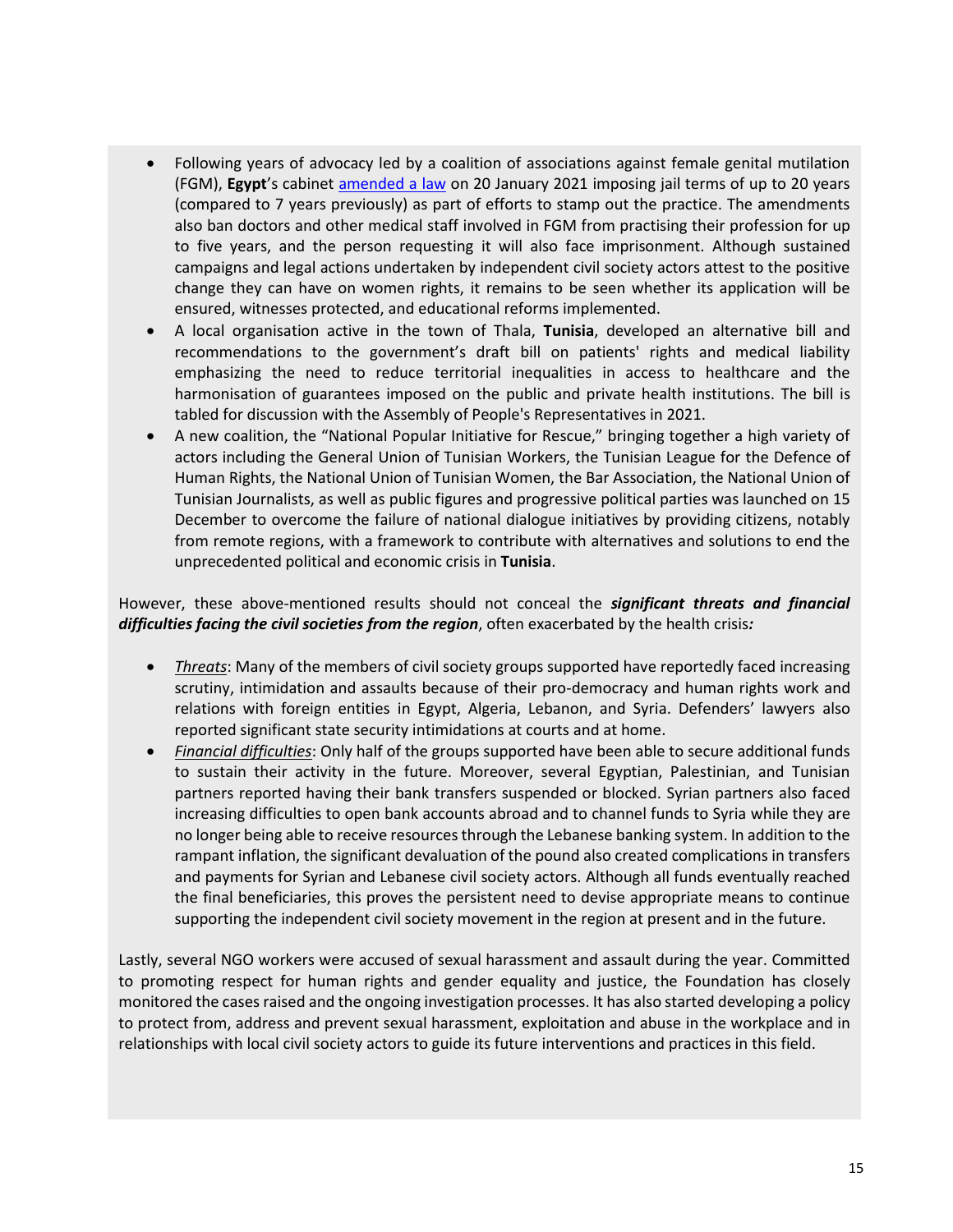#### <span id="page-15-0"></span>**3. Tailored Follow-Up Actions**

The Foundation's goals are to adapt to new and continuous transformation processes evolving on the societal level, and to contribute to disseminating and sustaining the activities of its local partners in the long term.

With a view to respond to the variety of needs, other than financial, expressed by its local partners, the Foundation undertook tailored follow-up actions to develop its local partners' skills, expand their collaborations, and outreach to other technical and financial partners, as reflected in the chart below. It also took part in regular exchanges with them and international partners, in addition to carrying out, albeit limitedly due to travel restrictions, field visits to better understand civil society challenges, prospects, and funding dynamics in 2020.<sup>12</sup>



Regarding **collaborations and trainings**, the Foundation encouraged 13 of its partners to build and maintain ties with other groups and institutions working on similar themes at the local, national, and regional levels and/or to benefit from specific trainings aimed at consolidating their action. For example, a Syrian female leader of an association was encouraged by the Foundation to take part in online classes on politics of non-violence with the [AUNHOR](https://www.aunohr.edu.lb/en/index.php) university in November 2020. Another association was able to receive trainings from Free Press Unlimited (FPU) on cybersecurity, accounting, photography, and video. Others have been advised to insert operational training needs in the budgets they submit to EMHRF, to help strengthen capacities and open sustainability prospects for these associations in the future.

Regarding **tailored mentoring**, it notably encouraged and helped 14 newly formed groups to draft action plans and proposals to enable the Foundation to strategically respond to their needs, as well as providing them with strategic advice on the democratic management of associations, potential collaborations to exchange good practices, project implementation and reporting.

The Foundation also played a role in substantiating the situation of 25 local partners at risk and referring them to regional and international organisations whose mandate is to implement **solidarity** actions and advocate for their long-term protection. For example, the Foundation attended monthly coordination calls with a dozen of international partners to address urgent and temporary relocation requests from Egyptian defenders at risk. It also co-organised consultations held by EuroMed Rights and the Cairo Institute for Human Rights Studies to develop a joint approach to support and advocate for upholding the resilience of the Egyptian civil society movement in the ongoing repressive context. The Foundation also participated in several meetings between

 $12$  The Foundation notably organised a field visit in north-western Tunisia in March, where it could meet with 8 grassroots organisations in Kasserine, Jendouba, Ain Drahem and Testour, and another visit in Lebanon in December, where it could meet with 17 Lebanese and Syrian civil society organisations in Beirut, Saida and Tyre.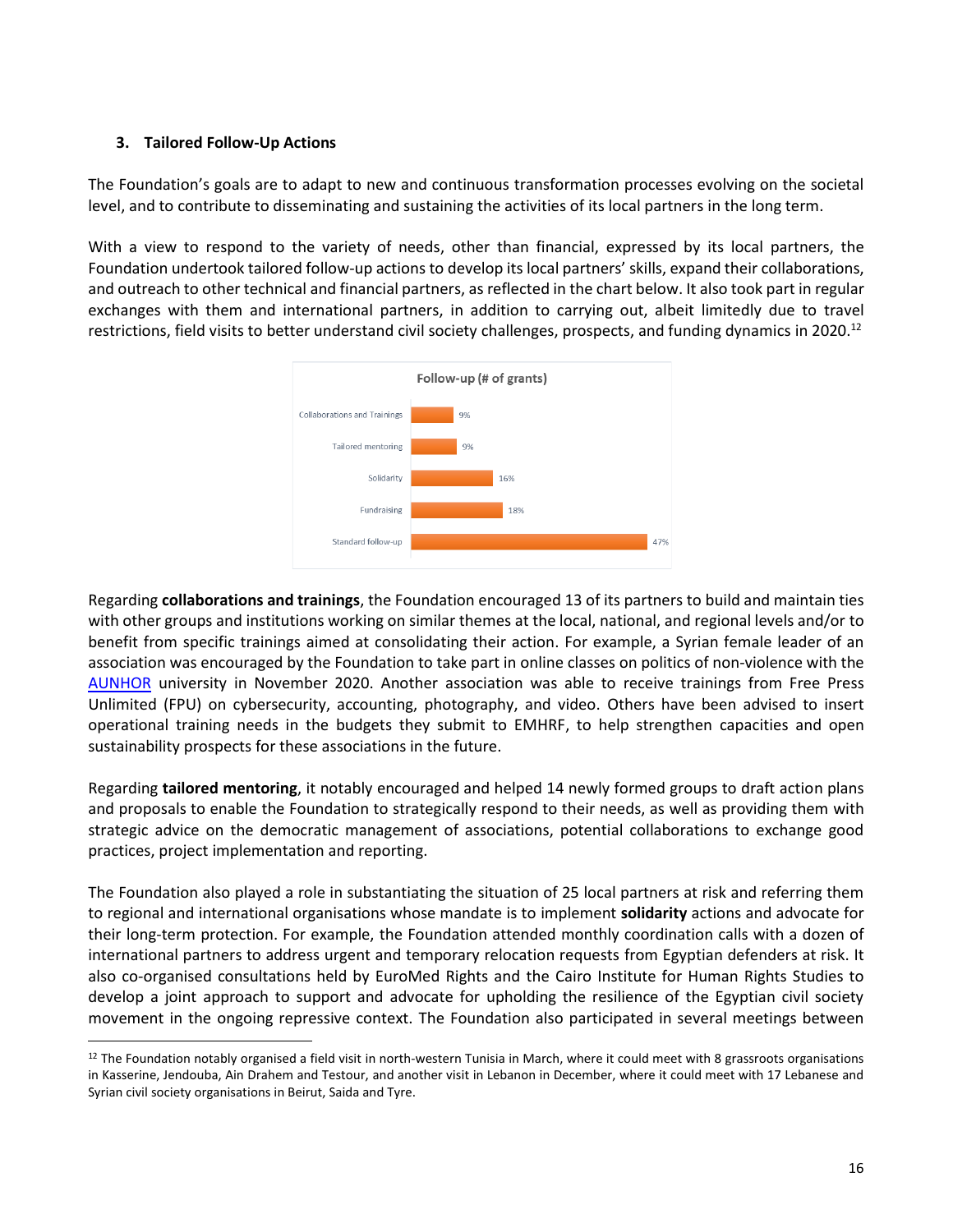international and Algerian NGOs to coordinate solidarity actions across the year and it advised the European Parliament on civil society actors that could bear witness to the local developments prior to the adoption of the [November 2020 urgency resolution](https://www.amnesty.org/en/latest/news/2020/11/algeria-european-parliament-calls-for-action-on-human-rights-and-expresses-solidarity-with-demonstrators/) highlighting "the deteriorating human rights situation in Algeria."

Regarding **fundraising**, the Foundation also facilitated the exchange of contacts, acted as an intermediary, forwarded a list of potential donors and/or assisted in drafting funding applications for 28 partners. For example, a Syrian women's rights association was able to avoid collapse and the suspension of its activities by receiving an urgent grant from a partner foundation (Urgent Action Fund for Women's Human Rights) to relocate outside the Marayan village, and to build a new partnership with another international feminist partner foundation (Global Fund for Women). Moreover, the Foundation maintained its regular exchanges with other likeminded foundations, through bilateral and multi-stakeholders' exchanges, including with the National Endowment for Democracy (NED), the Fund for Global Human Rights (FGHR), International Media Support (IMS), the Sigrid Rausing Trust (SRT), the Open Society Foundations (OSF) and the European Endowment for Democracy (EED). Thanks to these regular referrals and exchanges, 54% of the Foundation's NGO partners have secured additional resources to pursue their work.

However, the Foundation has itself undergone some challenges due to the pandemic, which included delaying its strategic direction to further assist exiled NGOs in holding tailored coaching/contingency retreats, and to collaboratively discuss pathways to strengthen an endogenous resource base for the civil society in Tunisia.<sup>13</sup>

#### <span id="page-16-0"></span>**4. Quantified Overview**

<span id="page-16-1"></span>The following graphs provide a quantified overview of the grants focus in 2020.



### *4.1.Support Focus*

*A significant share of grants was allocated to individual defenders (although the amounts are smaller) and organisations at risk (47%) as well as civil society initiatives operating in remote/isolated areas (34%) due to their limited access to support networks. The average amount of all grants (urgent and operational) levelled €16,767 and remained constant compared to 2019.*

<sup>&</sup>lt;sup>13</sup> Although the study on endogenous financing in Tunisia was updated and follow-up meetings were held with key experts, state representatives and the private sector in January 2020, the publication of the findings and the holding of a discussion seminar in collaboration with the civil society were postponed due to the lockdown. To note, the policy paper analyses the funding of civil society organisations through endogenous sources and provides 16 operational recommendations addressed to public officials and the private sector. The Board intends to resume these exchanges by the end of 2021 or the beginning of 2022.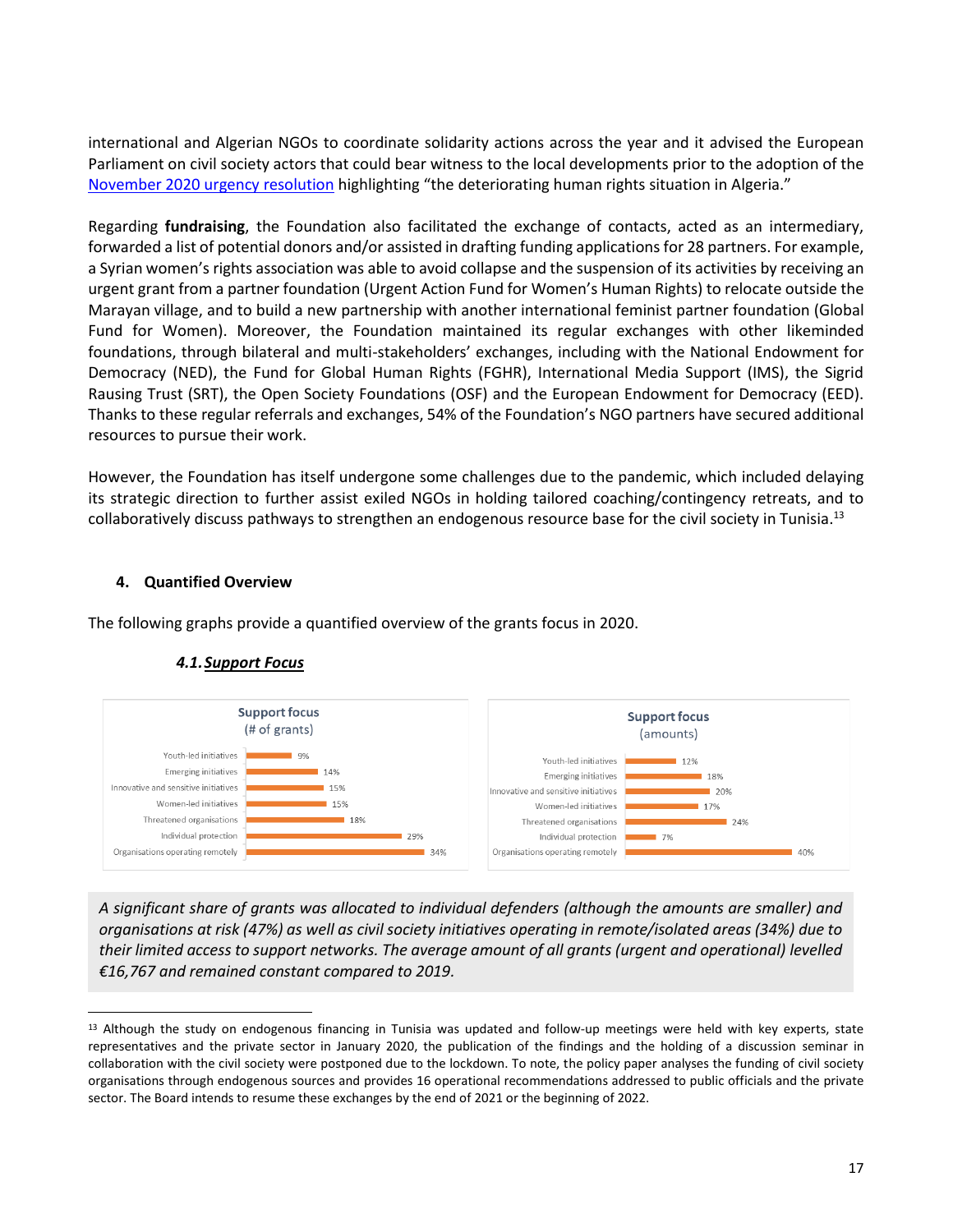#### *4.2.Rights and Activity Focus*

<span id="page-17-0"></span>

*The main thematic focus of the Foundation's NGO partners remains civil, political, economic, social and cultural rights. Complementary activities in the field of education, coalition building and advocacy, that are key to give impetus to human rights reforms and transformation, represent the most significant share of activities (47%) implemented by the Foundation's grantees. These are also encouraged by media, cultural and artistic activities, as alternatives to conventional tools, to reach a broader audience, notably the youth (13%). In a region with different national dynamics, a significant part of the activities carried out by the Foundation's partners also aimed at documenting violations, providing assistance, and pursuing justice and redress for the victims. These activities, which are taking place in particularly hostile environments, made up 40% of all activities carried out by the Foundation's partners.*

<span id="page-17-1"></span>

#### *4.3.Population Focus*

*Women and young people are key beneficiaries of the Foundation's support actions because of their central roles in societies and democratisation processes. Protecting their rights and strengthening their leadership are of vital importance in a regional environment where they are underrepresented in both political and associative decision-making processes. Women and young people thus respectively made up 41% and 52% of the beneficiaries, and the Foundation allocated funding to groups and NGOs based on adequate representation of women in their leadership. Moreover, in view of their especially vulnerable situation, a key focus of the Foundation's interventions has been to support migrants, asylum seekers and refugees (43%), including community-based organisations that aim at protecting their rights and supporting durable and effective integration prospects in the countries of the region.*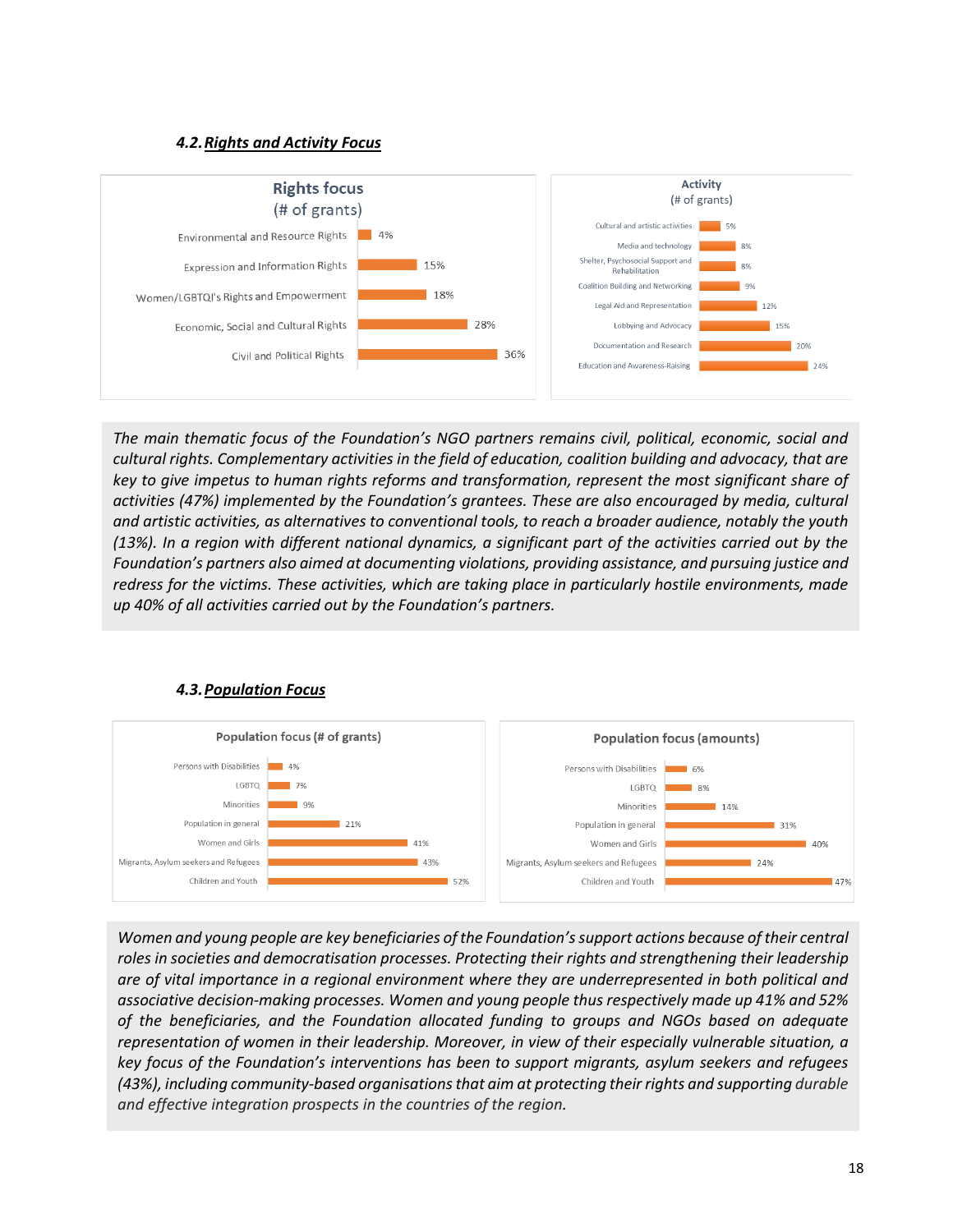#### <span id="page-18-0"></span>**5. Organisational Issues**

#### *5.1.Internal governance*

<span id="page-18-1"></span>Composed of twelve members working on a voluntary basis, the [Board](http://emhrf.org/board-2/) remained unchanged in 2020. Yet, it significantly adapted its internal modes of operation, by moving online and increasing its exchanges to maintain the highest level of cohesion, responsiveness and support available. The Board held six meetings to discuss the Foundation's strategy, programmatic and financial directions, and to consider applications from NGOs in the region. In addition to these meetings, the Board members were also consulted on a rolling basis to approve all urgent requests and they undertook meetings with local partners in their home countries.

While adapting its modes of operation, the Board also seized the opportunity to review its policies and procedures. The settings of the Foundation's accounting software and procedures (comprising digitization) and its financial manual have been updated. The grants' methodology and the funding agreements with local partners have also been reviewed in addition to developing a comprehensive privacy policy, a policy to protect from, address and prevent sexual harassment, exploitation, and abuse, notably in the face of increasing reported cases within civil society organisations, and an external complaint mechanism. These policies will be finalised and published in 2021.

Overall, the Board was assisted by a Secretariat, composed of 10 full-time employees and one part-time consultant led by a management team comprising a Programme director and a Finance director. Early March, the Board notably decided to recruit a regional assistant to support the programme team in following up on the rising number of urgent requests.

The EMHRF also renewed its partnership with its founder, EuroMed Rights, that includes, amongst other things, the sharing of offices and related costs as well as IT services.<sup>14</sup>

#### *5.2.Financial Partnerships*

<span id="page-18-2"></span>Nine donors and foundations have entrusted the Foundation and contributed to its activity with more than EUR 3,1 million in 2020.<sup>15</sup> The Foundation notably signed new partnership agreements with the Swedish International Development Cooperation Agency (SIDA), the Open Society Foundations and the Rockefeller Brothers Fund in 2020.

- Core support amounting to EUR 1,3 million (41%) was notably granted by the Swedish International Development Cooperation Agency (SIDA),<sup>16</sup> the Sigrid Rausing Trust (SRT) and the Open Society Foundations (OSF).<sup>17</sup>
- Project support amounting to EUR 1,8 million (59%) was granted by the Swiss Development Cooperation Agency (SDC), the European Instrument for Democracy and Human Rights (EIDHR), the European Union's Directorate-General for Neighbourhood and Enlargement Negotiations (DG NEAR), the Danish Ministry

<sup>15</sup> Compared to 2019, the operating budget of the Foundation increased by 18%.

<sup>&</sup>lt;sup>14</sup> This arrangement was put in place as of 2005 to minimise the two organisations' administrative costs.

<sup>16</sup> Within this core support, SIDA covers grants related to all the countries in which EMHRF is active, unless these fall outside of the OECD-DAC rules for development assistance.

<sup>&</sup>lt;sup>17</sup> Within this core support, OSF covers grants related to all the countries in which EMHRF is active, except those against which the United States maintains comprehensive sanctions.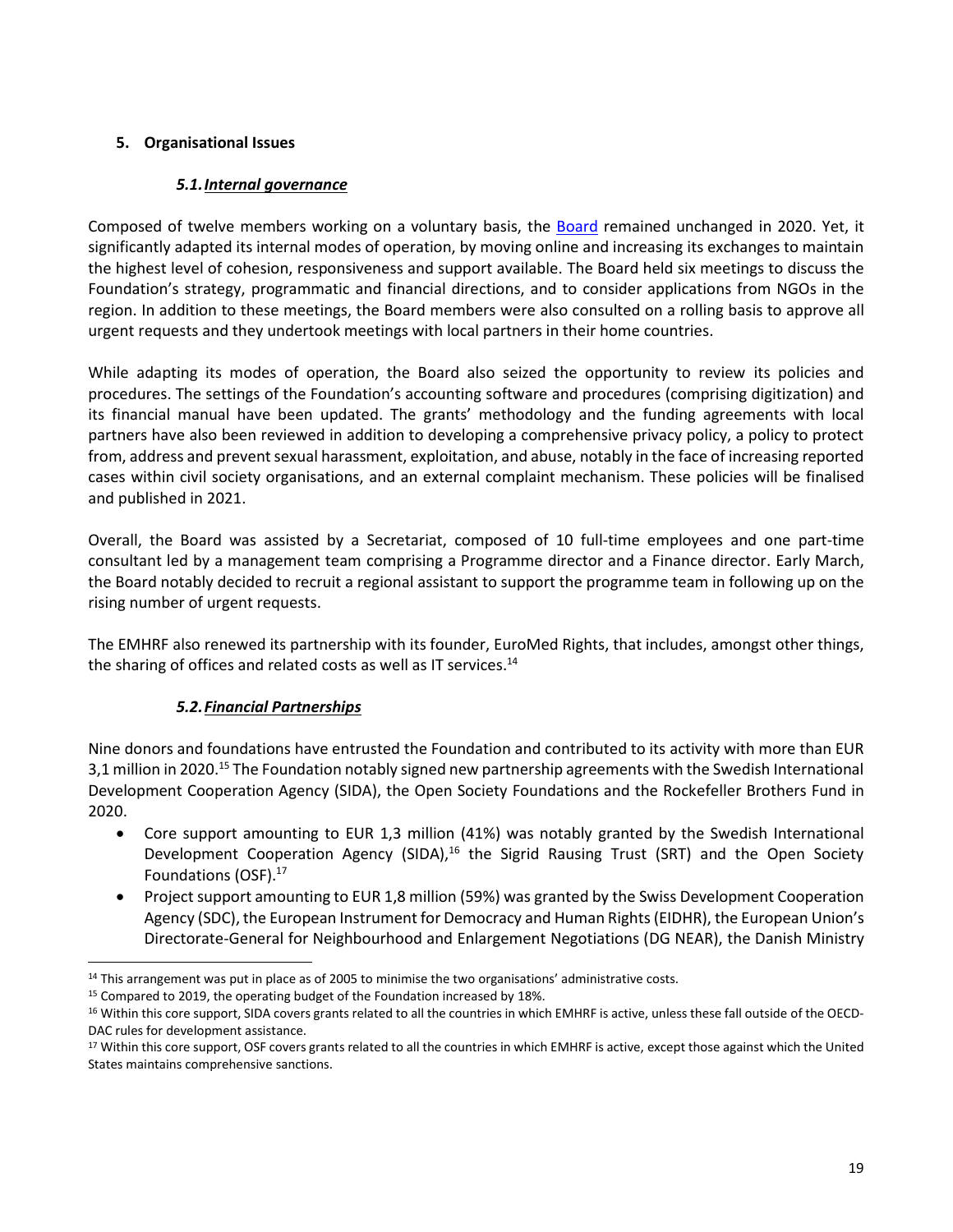of Foreign Affairs (DAPP-HRDC), the French Ministry for Europe and Foreign Affairs, the Rockefeller Brothers Fund (RBF) and the National Endowment for Democracy (NED).

#### *5.3.External Evaluations*

<span id="page-19-0"></span>The Foundation, either independently or in collaboration with other NGOs, underwent four external evaluations by the French Ministry for Europe and Foreign Affairs, the Danish Ministry of Foreign Affairs, and ProtectDefenders.eu in 2020. A few extracts from the external evaluation of the [EU Human Rights Defenders'](https://protectdefenders.eu/)  [Mechanism,](https://protectdefenders.eu/) to which EMHRF is a member and its specific actions on Syria were assessed, are provided:

*"The consortium partners' range of expertise (thematic and geographic) was a significant factor in the success of the mechanism. Their networks and connections to HRDs on the ground maximised the mechanism's reach."*

*"The mechanism responded to a number of crisis situations – for example, in Syria – where it provided a unique resource for HRDs. In these contexts, verification was difficult and time-consuming, and errors politically risky. Despite these challenges, ProtectDefenders.eu was able to exercise a high degree of due diligence due to the partners' extensive networks and insight into developments on the ground."* 

*"One Syrian beneficiary, who received a grant (from EMHRF), directly attributed her decision to continue doing human rights work to the grant: You need a lot of things, you can't work here, you have so many things to worry about, you don't know if you will go back – emotionally it's a huge burden. So, the fund helped me a lot. I felt stability for many months, and I am free to decide what I do now. With the fund, I could stay (in Lebanon) and*  have some stability and think about whether I really want to go to the UK or stay here. And I decided to stay and *establish an NGO."*

*Before receiving the (EMHRF) grant, a Syrian-led initiative aimed at supporting survivors of detention in Syria was struggling to survive on short-term grants. They "didn't have any options" as a newly formed organisation; "there were a lot of restrictions [on funding] because no one wanted to work in Syria or work on detention in Syria because it was political." The director explained the importance of the grant and what they were able to accomplish as a result of it: "In the first phase, 7-8 months, we couldn't do anything - just paperwork and supporting survivors in Turkey. In the year we had the grant, we expanded to Syria, expanded to have a gender focal point, and managed to start curating and expanding our network of survivors… [The grant] helped us survive for a year, and we grew enough that we got a grant for 3 years. Without this grant, we would not have survived. The grant gave us legitimacy."*

Specific recommendations from these evaluations consisting of developing a risk matrix on Syria and formalising a specific chart of ethics, among others, will be addressed by the Board in 2021.

#### *5.4.Audit*

<span id="page-19-1"></span>As Deloitte was auditing the Foundation for more than 10 years, the Board decided to pursue an audit firm rotation policy in October 2020. Following a competitive procedure, it appointe[d BDO](https://www.bdo.dk/en-gb/home-en) for the function of external audit under international standards on auditing and the additional requirements applicable in Denmark.

The Foundation's 2020 audited financial statement is available on the Foundation's [website.](http://www.emhrf.org/)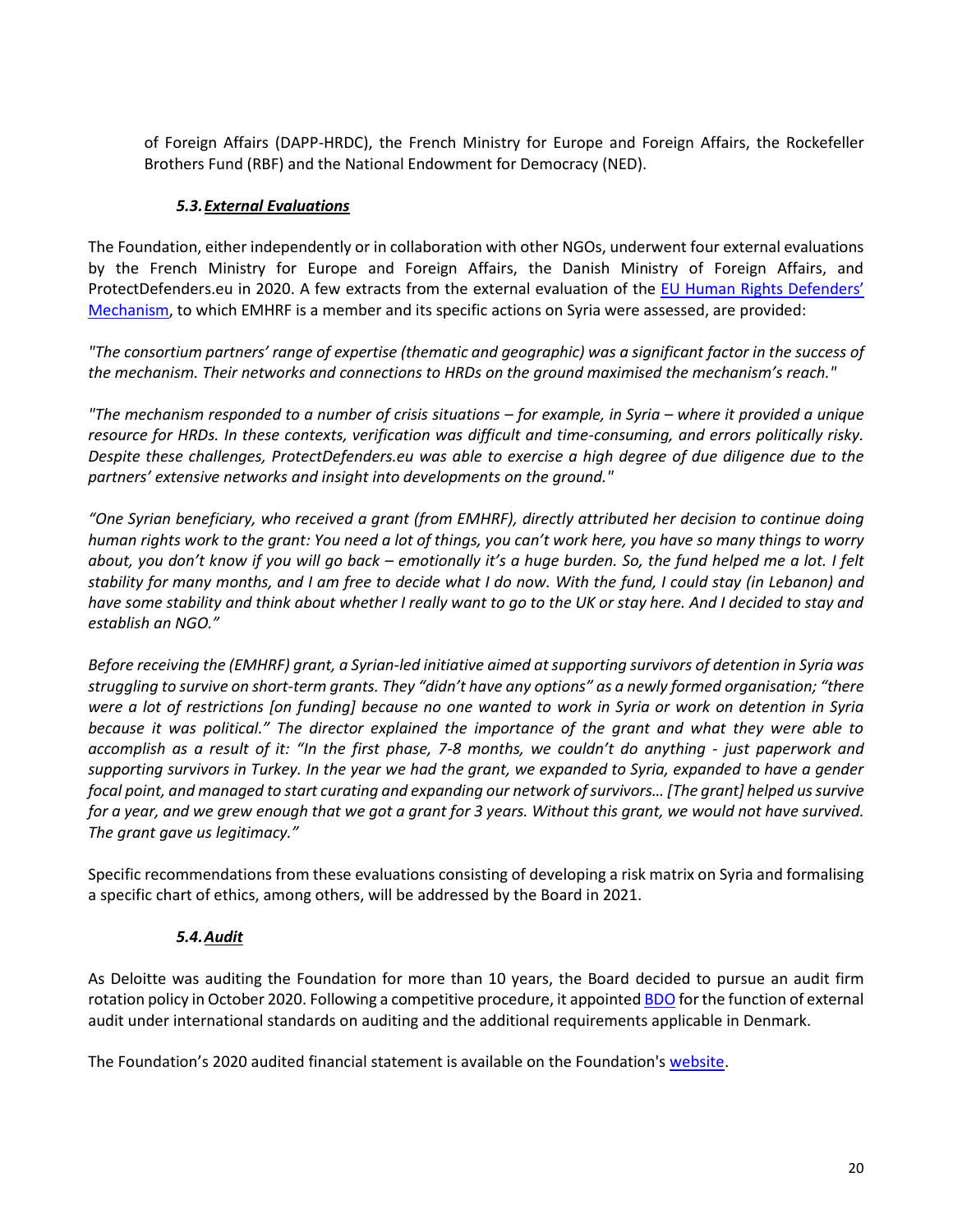#### **Appendix: Overview of Grant Applications**

#### <span id="page-20-0"></span>**1. Number of Applications**

The Foundation received and reviewed **761** applications and inquiries (a 53% increase compared to 2019).

| Per type        |     |     |
|-----------------|-----|-----|
| <b>Urgent</b>   | 279 | 37% |
| <b>Standard</b> | 285 | 37% |
| <b>Inquiry</b>  | 19. | 26% |

18% of these applications were granted for a total of **€ 2,319,907**, and 11% remain under assessment at the end of 2020.

#### **2. Geographic Distribution**

**538** applications and inquiries originated from the Southern Mediterranean region (representing **71%** of all requests received), and mainly came from Syria, Israel and the occupied Palestinian territory, Egypt and Morocco.



#### **3. Rights and Population Focus**

The applications mainly dealt with the promotion and defense of civil and political rights, as reflected in the chart below. 13% of them were submitted by civil society actors facing additional risks and challenges because of the Covid-19 crisis.